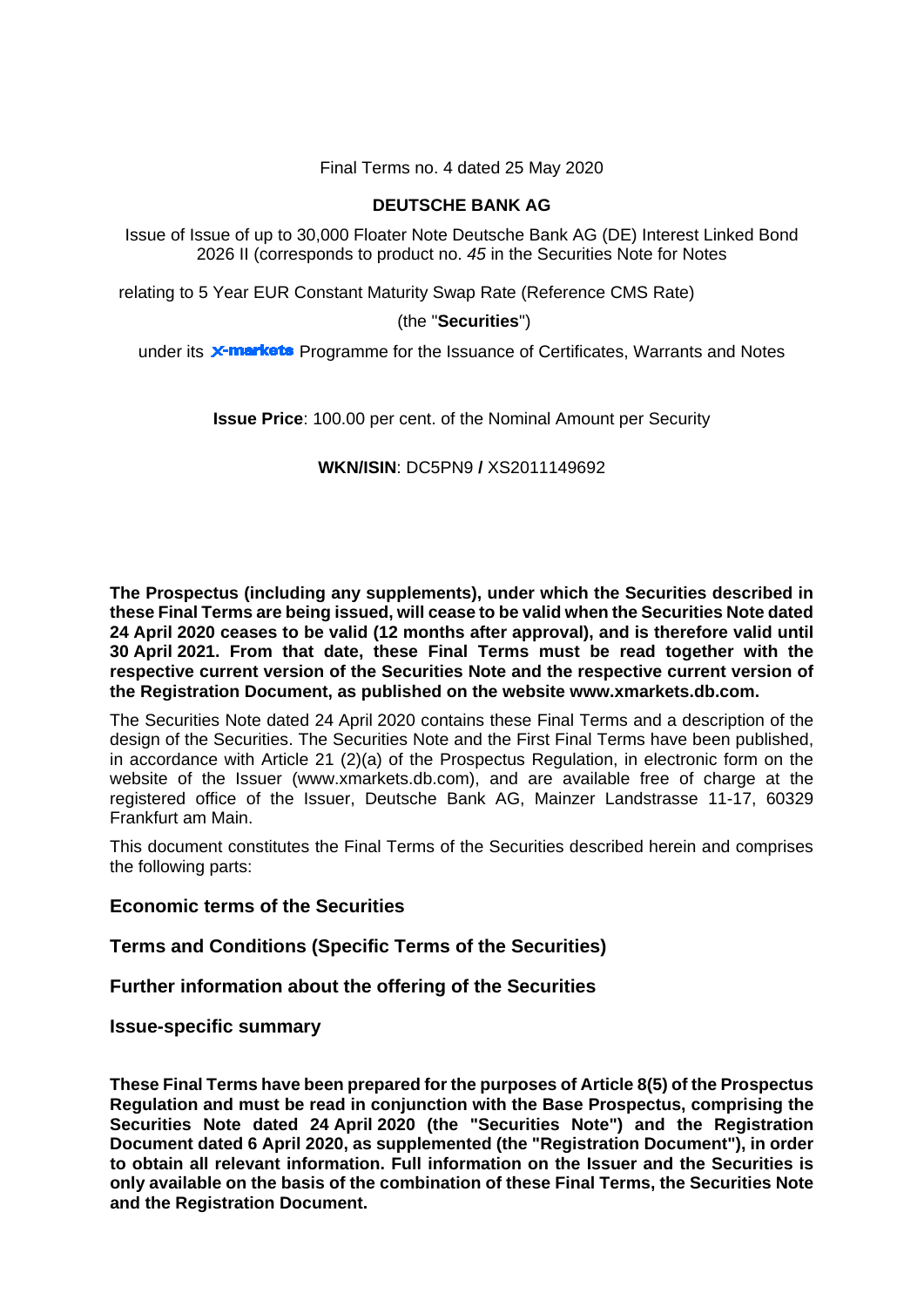**The Securities Note dated 24 April 2020, the Registration Document dated 6 April 2020, any supplements to the Base Prospectus or the Registration Document, and the Final Terms are published, in accordance with Article 21(2)(a) of the Prospectus Regulation, in electronic form on the Issuer's website [\(www.xmarkets.db.com\)](http://www.xmarkets.db.com/).**

**In addition, the Securities Note dated 24 April 2020 and the Registration Document dated 6 April 2020 and any supplements to the Base Prospectus or the Registration Document shall be available free of charge at the registered office of the Issuer, Deutsche Bank AG, Mainzer Landstrasse 11-17, 60329 Frankfurt am Main and its Milan branch, Via Filippo Turati 27, 20121 Milan, Italy**

## **A summary of the individual issuance is annexed to the Final Terms.**

Terms not otherwise defined herein shall have the meaning given in the General Conditions of the Securities set out in the Terms and Conditions.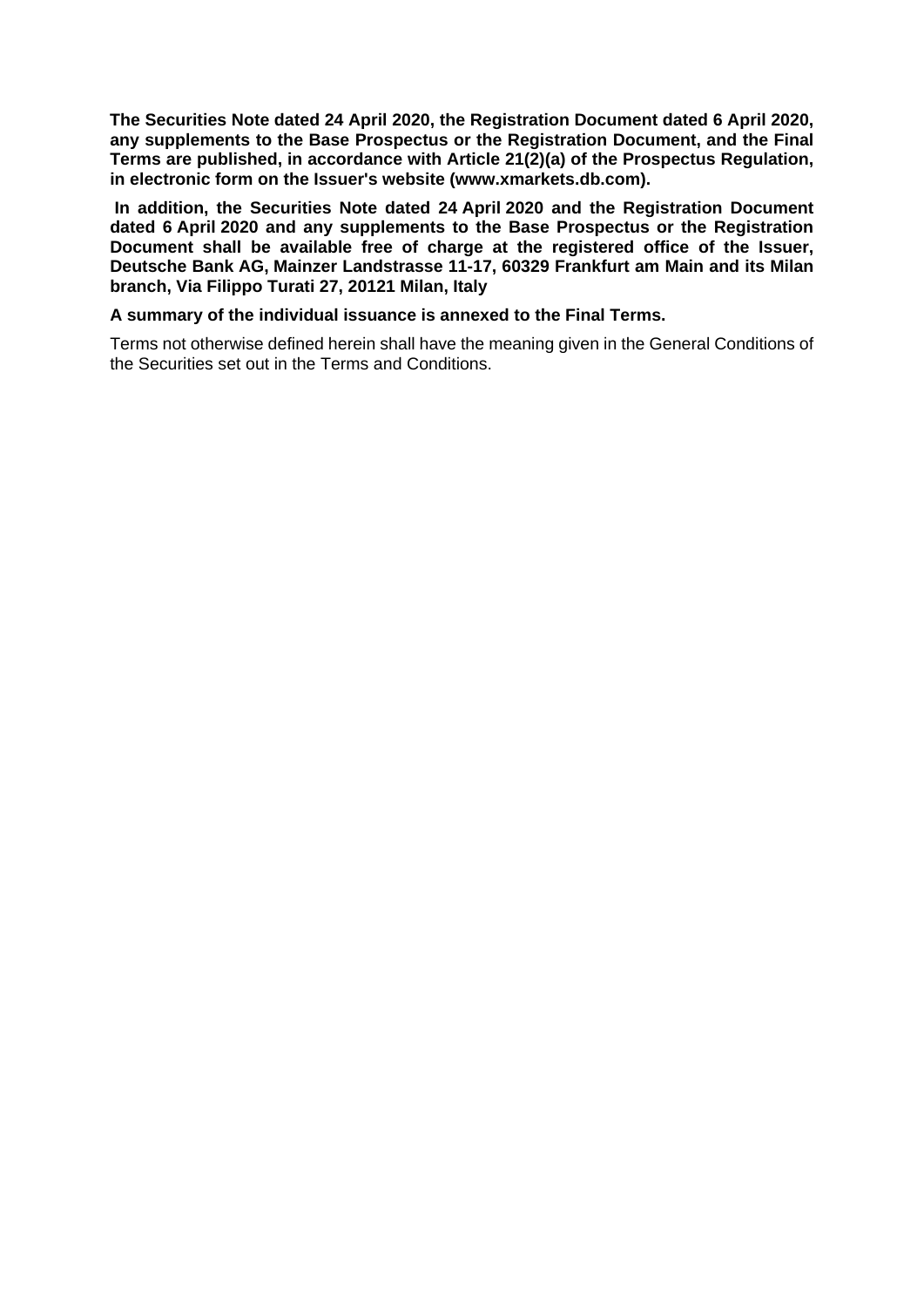## **Economic terms of the Securities**

The following description of the Security explains the economic terms of the Security and its characteristics.

## Product No 45 Floater Note

The Floater Note is 100% capital protected at maturity. Capital protection means that redemption of the Floater Note at maturity is promised at the Nominal Amount. The redemption, which will not take place until maturity, is not guaranteed by a third party, but solely assured by the Issuer and is therefore dependent on the Issuer's ability to meet its payment obligations.

Throughout the term investors receive Coupon Payments on the relevant Coupon Payment Date. The level of the Coupon is dependent on the price or, as the case may be, level of the Underlying on the relevant Observation Date and is calculated using a pre-determined Multiplication Factor. The Coupon will be between a Minimum Coupon and a Maximum Coupon. This means that participation in any positive development of the Underlying on Observation Dates is limited to the Maximum Coupon.

Investors have no claims to the/deriving from the Underlying.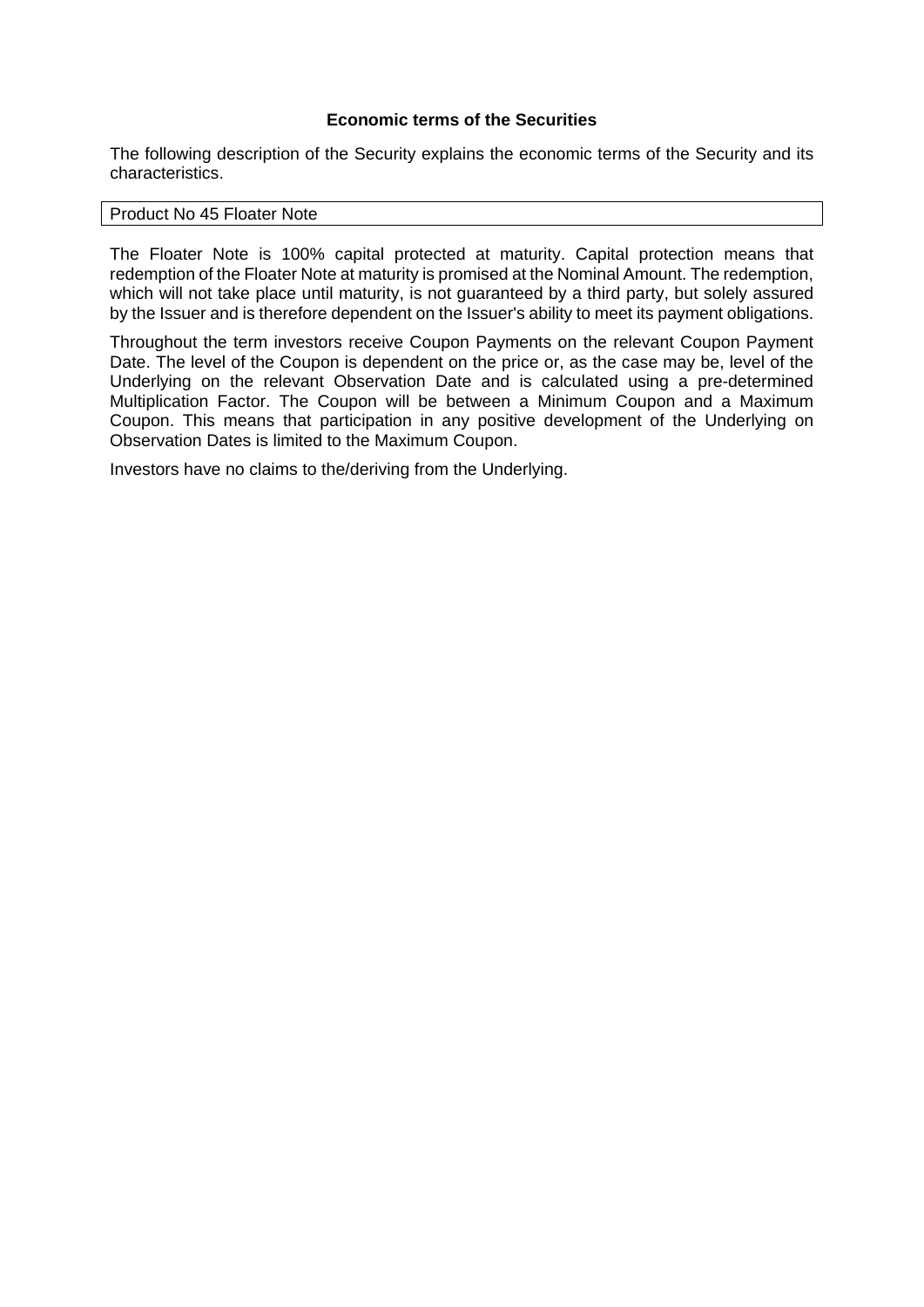## **Terms and Conditions**

The following "**Specific Terms of the Securities**" relating to the Securities shall, for the relevant Series of Securities, complete and put in concrete terms the General Conditions of the Securities for the purposes of such Series of Securities. The Specific Terms of the Securities and the General Conditions of the Securities together constitute the "**Terms and Conditions**" of the relevant Securities.

| <b>Security Type</b>            | Note /                                                                                                |
|---------------------------------|-------------------------------------------------------------------------------------------------------|
|                                 | <b>Floater Note</b>                                                                                   |
| <b>ISIN</b>                     | XS2011149692                                                                                          |
| <b>WKN</b>                      | DC5PN9                                                                                                |
| <b>Common Code</b>              | 201114969                                                                                             |
| <b>Issuer</b>                   | Deutsche Bank AG, Frankfurt am Main                                                                   |
| <b>Number of the Securities</b> | up to 30,000 Securities at EUR 1,000 each with an<br>aggregate nominal amount of up to EUR 30,000,000 |
| <b>Issue Price</b>              | 100.00 per cent. of the Nominal Amount per Security                                                   |
|                                 |                                                                                                       |
| <b>Underlying</b>               |                                                                                                       |
| Underlying                      | <b>Type: Interest Rate</b>                                                                            |
|                                 | Name: 5 Year EUR Constant Maturity Swap Rate<br>(Reference CMS Rate)                                  |
|                                 | Reference Source: page ICESWAP1 of the information<br>provider Thomson Reuters                        |
|                                 |                                                                                                       |
| <b>Product Details</b>          |                                                                                                       |
| Settlement                      | <b>Cash Settlement</b>                                                                                |
| <b>Settlement Currency</b>      | Euro ("EUR")                                                                                          |
| <b>Cash Amount</b>              | The Nominal Amount                                                                                    |
| <b>Nominal Amount</b>           |                                                                                                       |

**Coupon**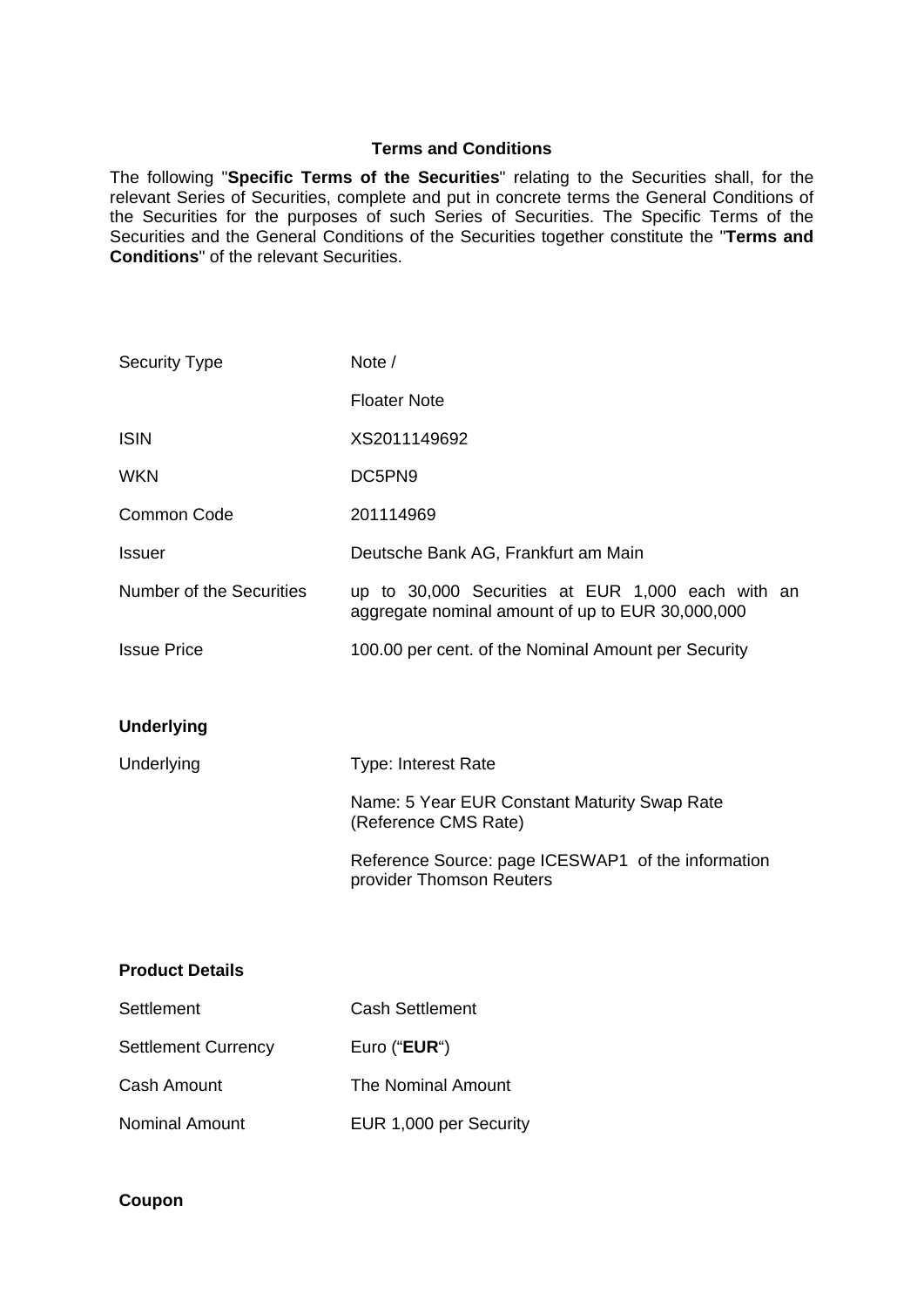| Coupon Payment                   | Coupon Payment applies.                                                                                                                                                                                                                                                                                                                                                                                                                                                                                                                                                                                                                                                                                                                                   |
|----------------------------------|-----------------------------------------------------------------------------------------------------------------------------------------------------------------------------------------------------------------------------------------------------------------------------------------------------------------------------------------------------------------------------------------------------------------------------------------------------------------------------------------------------------------------------------------------------------------------------------------------------------------------------------------------------------------------------------------------------------------------------------------------------------|
| Coupon Amount                    | In relation to the Nominal Amount an amount calculated as<br>follows:                                                                                                                                                                                                                                                                                                                                                                                                                                                                                                                                                                                                                                                                                     |
|                                  | Nominal Amount x Coupon x Day Count Fraction                                                                                                                                                                                                                                                                                                                                                                                                                                                                                                                                                                                                                                                                                                              |
|                                  | subject to a minimum of the Minimum Coupon and a<br>maximum of the Maximum Coupon                                                                                                                                                                                                                                                                                                                                                                                                                                                                                                                                                                                                                                                                         |
| Coupon                           | The Reference CMS Rate on the relevant Coupon<br>Determination Date, subject to a minimum of the Minimum<br>Coupon and a maximum of the Maximum Coupon.                                                                                                                                                                                                                                                                                                                                                                                                                                                                                                                                                                                                   |
| Maximum Coupon                   | 2.50 per cent. per annum                                                                                                                                                                                                                                                                                                                                                                                                                                                                                                                                                                                                                                                                                                                                  |
| Minimum Coupon                   | 0.95 per cent. per annum                                                                                                                                                                                                                                                                                                                                                                                                                                                                                                                                                                                                                                                                                                                                  |
| <b>Coupon Determination Date</b> | The second last Business Day before the Coupon Payment<br>Date of the relevant Coupon Period.                                                                                                                                                                                                                                                                                                                                                                                                                                                                                                                                                                                                                                                             |
| <b>Reference CMS Rate</b>        | The rate for EUR-Swaps for a period of the Designated<br>Maturity which appears on the Reuters Screen ICESWAP1<br>Page (or any CMS Successor Source) as of 10:00 a.m.,<br>London time, on the relevant Coupon Determination Date.                                                                                                                                                                                                                                                                                                                                                                                                                                                                                                                         |
|                                  | If such rate does not appear on Reuters Screen ICESWAP1<br>Page (or such CMS Successor Source as aforesaid), the<br>Reference CMS Rate expressed as a percentage will be<br>determined on the basis of the annual mid swap rates as<br>offered by the Reference Banks at approximately 10:00<br>a.m., London time, on that Coupon Determination Date to<br>prime banks in the interbank market for a period of the<br>Designated Maturity.                                                                                                                                                                                                                                                                                                                |
|                                  | In this context the annual mid swap rate is the average<br>between the bid and the ask prices for the fixed coupon rate<br>(e.g. calculated on the basis of a day count fraction of<br>30/360, payable annually) of fixed-for-floating swap rates in<br>EUR with a term equal to the Designated Maturity<br>commencing on the respective Coupon Determination Date<br>and in an amount that is representative of a single<br>transaction in that market at the relevant time, which was<br>agreed with an acknowledged dealer with good credit rating<br>on the swap market and whereby the variable rate<br>(calculated on the basis of a day count fraction of<br>Actual/360) corresponds to the rate of deposits in EUR for a<br>period of six months. |
|                                  | The Calculation Agent will request the principal office of<br>each of the Reference Banks to provide a quotation of its<br>rate. If at least three quotations are provided as requested,<br>the Reference CMS Rate for that relevant day will be the<br>arithmetic mean of the quotations, whereby the highest<br>quotation (or, if there are several equal high quotations, one                                                                                                                                                                                                                                                                                                                                                                          |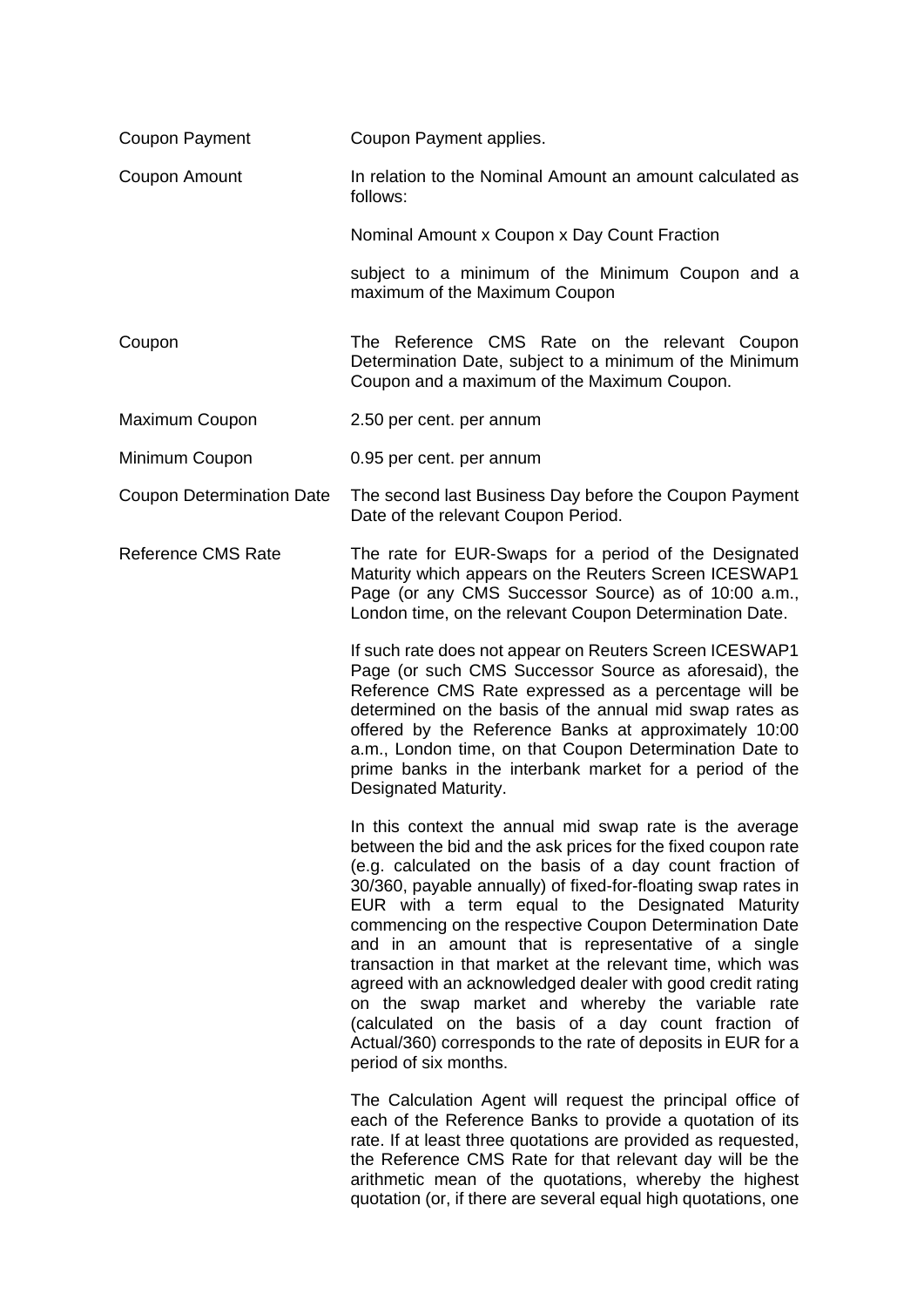|                                 | of the highest quotations) and the lowest quotation (or, if<br>there are several equal low quotations, one of the lowest<br>quotations) remain unconsidered. |                                                                                                                                                                                                                                                                                                                                        |  |
|---------------------------------|--------------------------------------------------------------------------------------------------------------------------------------------------------------|----------------------------------------------------------------------------------------------------------------------------------------------------------------------------------------------------------------------------------------------------------------------------------------------------------------------------------------|--|
|                                 |                                                                                                                                                              | If no quotations are provided, the Reference CMS Rate for<br>that relevant day will be determined by the Calculation<br>Agent, with reference to a successor page or another public<br>source, service or as the case may be provider at a time<br>based on its own discretion.                                                        |  |
| <b>CMS Successor Source</b>     | (a)                                                                                                                                                          | The successor display page, other published source,<br>information vendor or provider that has been<br>officially designated by the sponsor of Reuters<br>Screen ICESWAP1 Page; or                                                                                                                                                     |  |
|                                 | (b)                                                                                                                                                          | if the sponsor has not officially designated a<br>successor display page, other published source,<br>service or provider (as the case may be), the<br>successor display page, other published source,<br>service or provider, if any, designated by the relevant<br>information vendor or provider (if different from the<br>sponsor). |  |
| <b>Designated Maturity</b>      | Five years                                                                                                                                                   |                                                                                                                                                                                                                                                                                                                                        |  |
| <b>Successor Source</b>         | In respect of any display page:                                                                                                                              |                                                                                                                                                                                                                                                                                                                                        |  |
|                                 | (a)                                                                                                                                                          | the successor display page, other published source,<br>information vendor or provider that has been<br>officially designated by the sponsor of Reuters<br>Screen ICESWAP1 Page; or                                                                                                                                                     |  |
|                                 | (b)                                                                                                                                                          | if the sponsor has not officially designated a<br>successor display page, other published source,<br>service or provider (as the case may be), the<br>successor display page, other published source,<br>service or provider, if any, designated by the relevant<br>information vendor or provider (if different from the<br>sponsor). |  |
| Day Count Fraction              |                                                                                                                                                              | As defined under no. (v) within $\S 4$ (4) (f)                                                                                                                                                                                                                                                                                         |  |
|                                 |                                                                                                                                                              | 30/360 Bond Basis                                                                                                                                                                                                                                                                                                                      |  |
| <b>Coupon Period</b>            | As specified in $\S4(4)(g)$                                                                                                                                  |                                                                                                                                                                                                                                                                                                                                        |  |
| <b>Unadjusted Coupon Period</b> | Applicable                                                                                                                                                   |                                                                                                                                                                                                                                                                                                                                        |  |
| <b>Business Day Convention</b>  | Modified Following Business Day Convention                                                                                                                   |                                                                                                                                                                                                                                                                                                                                        |  |
| <b>Coupon Period End Date</b>   | 30 June 2021                                                                                                                                                 |                                                                                                                                                                                                                                                                                                                                        |  |
|                                 | 30 June 2022                                                                                                                                                 |                                                                                                                                                                                                                                                                                                                                        |  |
|                                 | 30 June 2023                                                                                                                                                 |                                                                                                                                                                                                                                                                                                                                        |  |
|                                 |                                                                                                                                                              | 30 June 2024                                                                                                                                                                                                                                                                                                                           |  |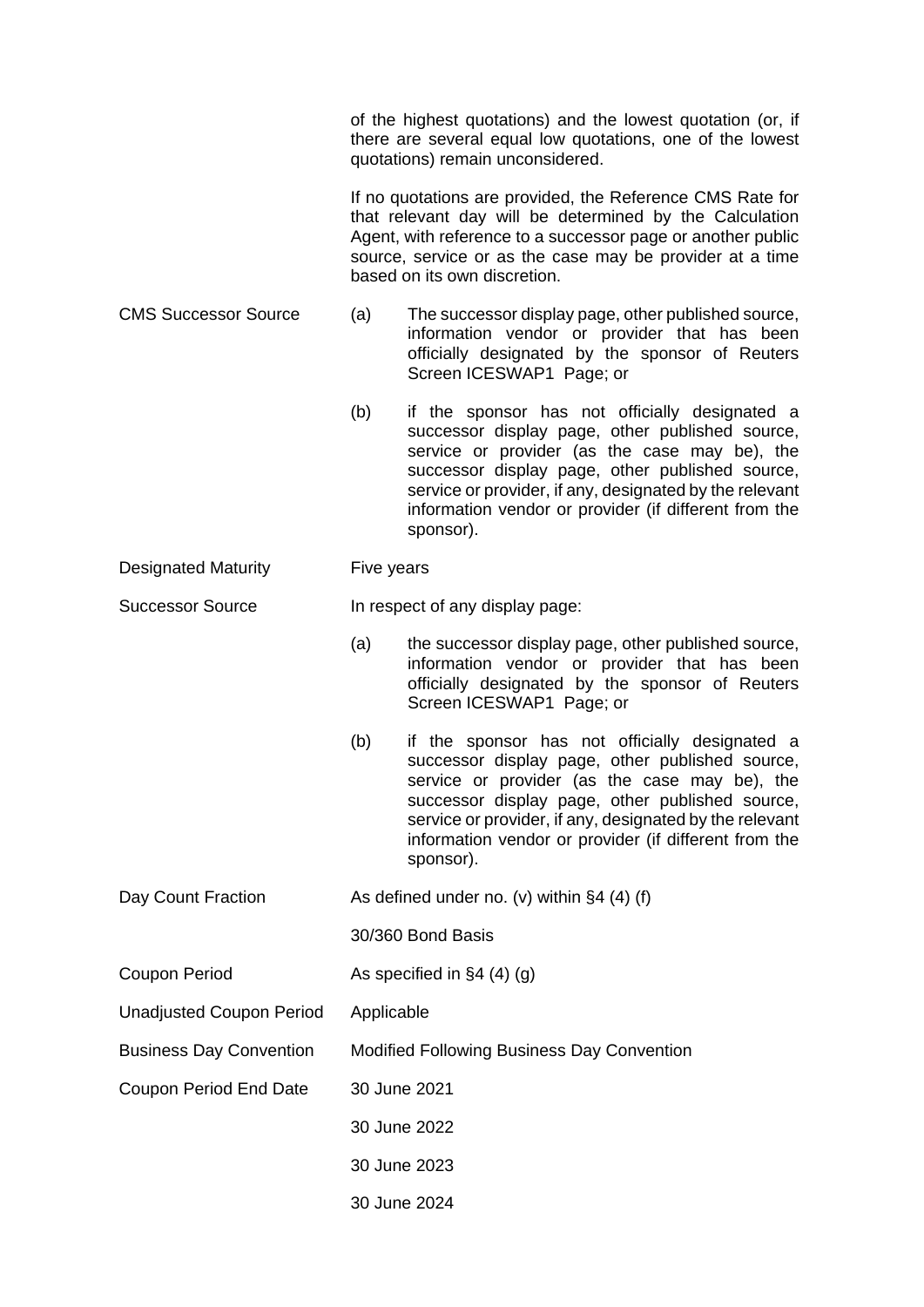|                                             | 30 June 2025                                                                                                                                                                                                                                                                                                                                                                                  |
|---------------------------------------------|-----------------------------------------------------------------------------------------------------------------------------------------------------------------------------------------------------------------------------------------------------------------------------------------------------------------------------------------------------------------------------------------------|
|                                             | 30 June 2026                                                                                                                                                                                                                                                                                                                                                                                  |
| <b>Coupon Payment Date</b>                  | Means each Coupon Period End Date or, if such day is not<br>a Business Day, the Coupon Payment Date is postponed<br>to the next day which is a Business Day unless it would<br>then fall in the following calendar month, in which case the<br>Coupon Payment Date is brought forward to the<br>immediately preceding Business Day.                                                           |
| <b>Coupon Cessation Date</b>                | the Settlement Date                                                                                                                                                                                                                                                                                                                                                                           |
| <b>Relevant Dates</b>                       |                                                                                                                                                                                                                                                                                                                                                                                               |
| <b>Issue Date</b>                           | 30 June 2020                                                                                                                                                                                                                                                                                                                                                                                  |
| <b>Value Date</b>                           | 30 June 2020                                                                                                                                                                                                                                                                                                                                                                                  |
| <b>Settlement Date</b>                      | 30 June 2026                                                                                                                                                                                                                                                                                                                                                                                  |
|                                             | or, if such day is not a Business Day, the Settlement Date is<br>postponed to the next day which is a Business Day unless it<br>would then fall in the following calendar month, in which<br>case the Settlement Date is brought forward to the<br>immediately preceding Business Day.                                                                                                        |
| <b>Further Information</b>                  |                                                                                                                                                                                                                                                                                                                                                                                               |
| <b>Business Day</b>                         | a day on which the Trans-European Automated Real-time<br>Gross Settlement Express Transfer (TARGET2) system is<br>open, and on which commercial banks and foreign<br>exchange markets settle payments in the Business Day<br>Locations specified in the Product Terms and on which each<br>relevant Clearing Agent settles payments. Saturday and<br>Sunday are not considered Business Days. |
| <b>Business Day Locations</b>               | London                                                                                                                                                                                                                                                                                                                                                                                        |
| <b>Clearing Agent</b>                       | Euroclear Bank S.A./N.V., 1 boulevard Albert II, 1210<br>Bruxelles, Belgium                                                                                                                                                                                                                                                                                                                   |
|                                             | Clearstream Banking Luxembourg S.A., 42 avenue John F.<br>Kennedy, L-1855 Luxembourg                                                                                                                                                                                                                                                                                                          |
| <b>Form of Securities</b>                   | Global Security in bearer form                                                                                                                                                                                                                                                                                                                                                                |
| Governing Law                               | German law                                                                                                                                                                                                                                                                                                                                                                                    |
| Minimum Redemption<br><b>Amount Payable</b> | Applicable                                                                                                                                                                                                                                                                                                                                                                                    |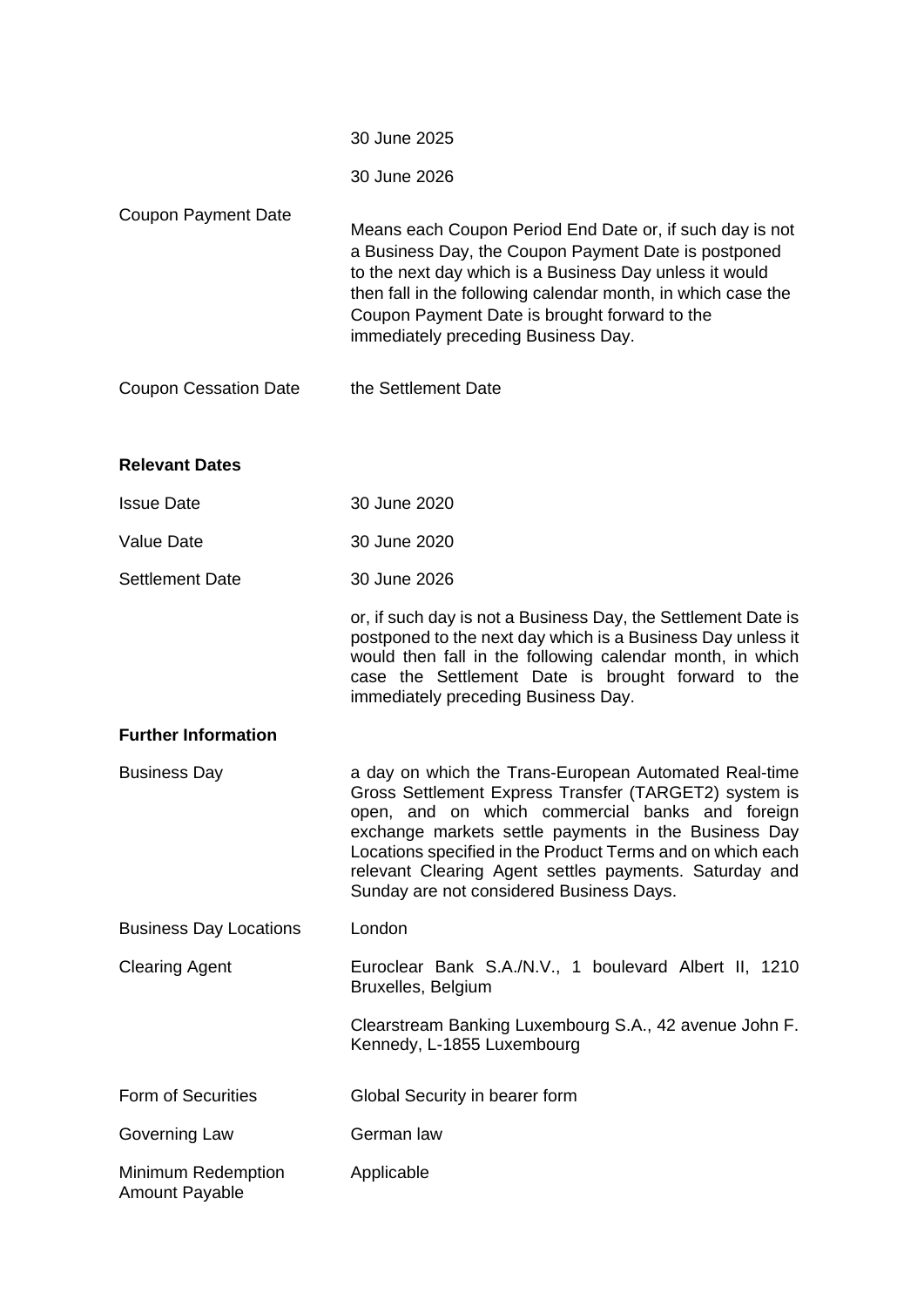Minimum Redemption Amount

100 per cent. of the Nominal Amount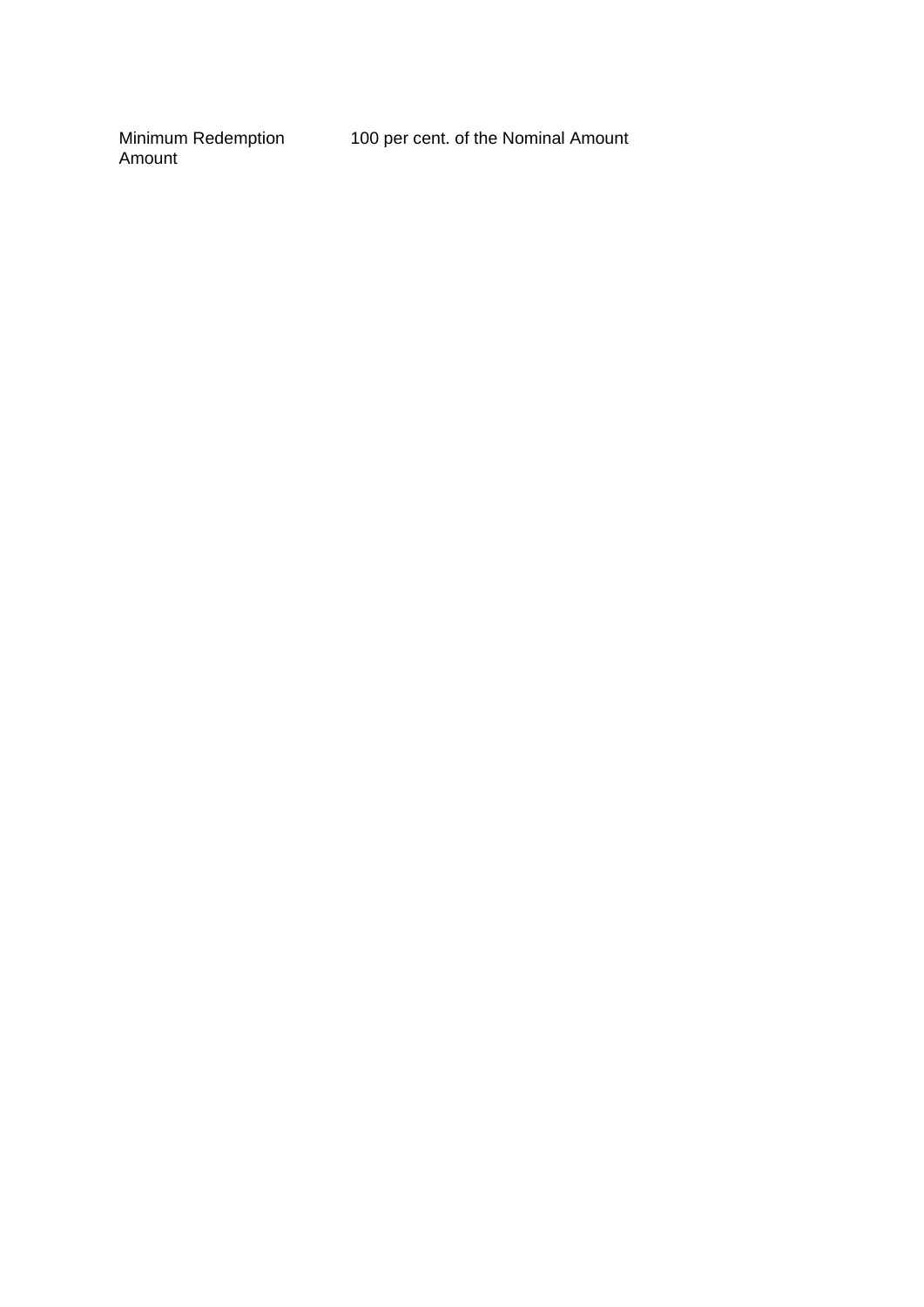## **Further information about the offering of the Securities**

### **Listing and trading**

Listing and trading

| Application will be made to admit to trading the<br>Securities on the multilateral trading facility (MTF)<br>EuroTLX of EuroTLX SIM S.p.A., which is not a<br>regulated market for the purposes of Directive<br>2014/65/EU (as amended). |
|------------------------------------------------------------------------------------------------------------------------------------------------------------------------------------------------------------------------------------------|
| No application has been made to admit the Securities<br>to the regulated market of any exchange.                                                                                                                                         |

| Minimum trade size                    | One Security |
|---------------------------------------|--------------|
| Estimate of total expenses related to | EUR 3.000    |
| admission to trading                  |              |

### **Offering of Securities**

Investor minimum subscription amount One Security

Investor maximum subscription amount Not Applicable

The subscription period<br>
Applications to subscribe for the Securities may be made through the Distributor from 25 May 2020 (inclusively) until the "Primary Market End Date" which is 25 June 2020 (inclusively) (subject to adjustment) during the hours in which banks are generally open for business in Italy, except for the "door-to-door" offer for which the Subscription Period will be from, and including, 25 May 2020 to, and including, 18 June 2020 and except for the offer using "distance marketing techniques" for which the Subscription Period will be from, and including, 25 May 2020 to, and including, 11 June 2020.

> The Issuer reserves the right for any reason to reduce the number of Securities offered.

In the event that during the Subscription Period the requests exceed the amount of the offer destined to prospective investors equal to the maximum aggregate nominal amount, the Issuer may proceed to early terminate the Subscription Period and may immediately suspend the acceptance of further requests.

Any such change or any amendment to the Subscription Period will be communicated to investors by means of a notice published on the website of the Issuer [\(www.it.x-markets.db.com\)](http://www.it.x-markets.db.com)/).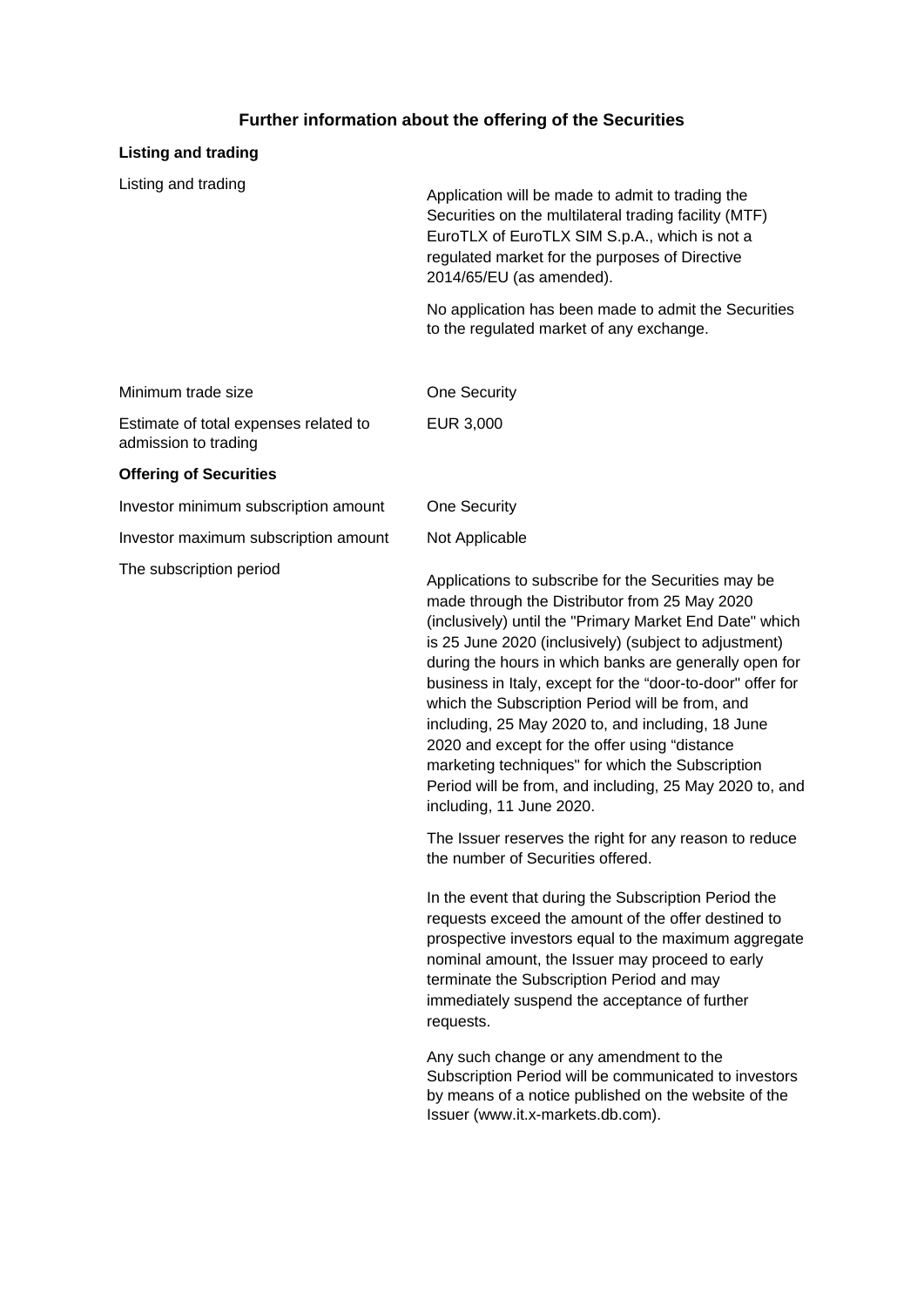| Cancellation of the issuance of the<br><b>Securities</b>                                                            | The Issuer reserves the right for any reason to cancel<br>the issuance of the Securities.                                                                                                                                                                                                                                                                 |
|---------------------------------------------------------------------------------------------------------------------|-----------------------------------------------------------------------------------------------------------------------------------------------------------------------------------------------------------------------------------------------------------------------------------------------------------------------------------------------------------|
|                                                                                                                     | Any such decision will be communicated to investors by<br>means of a notice published on the website of the Issuer<br>(www.it.x-markets.db.com).                                                                                                                                                                                                          |
|                                                                                                                     | For the avoidance of doubt, if any application has been<br>made by a potential investor and the Issuer exercises<br>such a right, each such potential investor shall not be<br>entitled to subscribe or otherwise purchase any<br>Securities.                                                                                                             |
| Early closing of the subscription period of<br>the Securities                                                       | The Issuer reserves the right for any reason to close<br>the Subscription Period early.                                                                                                                                                                                                                                                                   |
|                                                                                                                     | Any such decision will be communicated to investors<br>by means of a notice published on the website of the<br>Issuer (www.it.x-markets.db.com)                                                                                                                                                                                                           |
| Conditions to which the offer is subject:                                                                           | Offers of the Securities are conditional on and subject<br>to admission to listing being obtained by the Issue<br>Date otherwise the offer will be deemed withdrawn and<br>the issuance cancelled.                                                                                                                                                        |
| Description of the application process:                                                                             | Applications for the Securities can be made in Italy at<br>participating branches of a Distributor.                                                                                                                                                                                                                                                       |
|                                                                                                                     | Applications will be in accordance with the relevant<br>Distributor's usual procedures, notified to investors by<br>the relevant Distributor                                                                                                                                                                                                              |
|                                                                                                                     | Prospective investors will not be required to enter into<br>any contractual arrangements directly with the Issuer<br>relating to the subscription for the Securities                                                                                                                                                                                      |
| Description of possibility to reduce<br>subscriptions and manner for refunding<br>excess amount paid by applicants: | Not applicable                                                                                                                                                                                                                                                                                                                                            |
| Details of the method and time limits for<br>paying up and delivering the Securities:                               | Investors will be notified by the Issuer or the relevant<br>financial intermediary of their allocations of Securities<br>and the settlement arrangements in respect thereof.<br>The Securities will be issued on the Issue Date and the<br>Securities will be delivered on the Value Date against<br>payment to the Issuer of the net subscription price. |
| Manner in and date on which results of<br>the offer are to be made public:                                          | The Issuer will in its sole discretion determine the final<br>amount of Securities to be issued (which will be<br>dependent on the outcome of the offer), up to a limit of<br>30,000 Securities                                                                                                                                                           |
|                                                                                                                     | The precise number of Securities to be issued will be<br>published on the website of the Issuer (www.it.x-<br>markets.db.com) on or around the Issue Date                                                                                                                                                                                                 |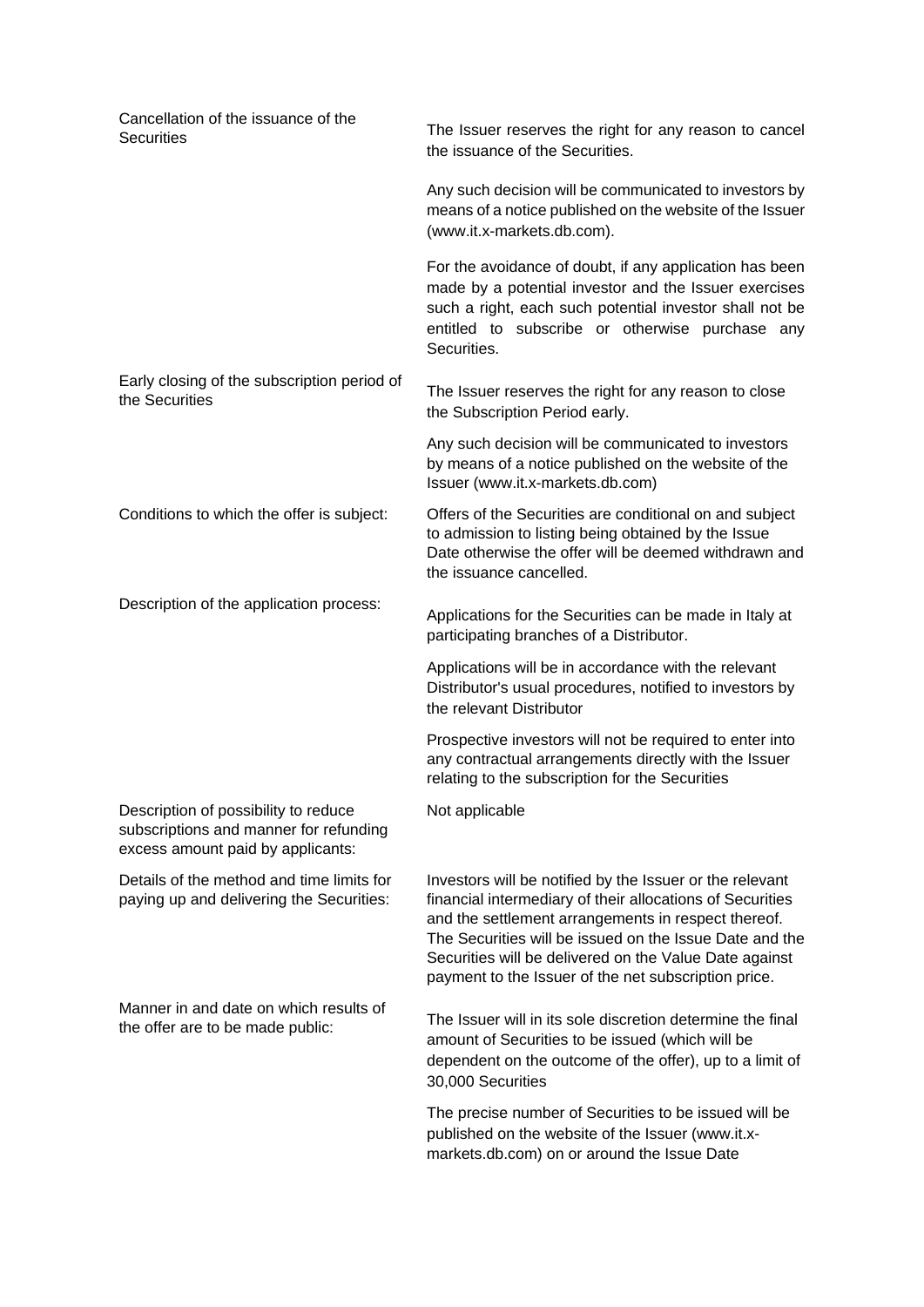Procedure for exercise of any right of preemption, negotiability of subscription rights and treatment of subscription rights not exercised:

Categories of potential investors to which the Securities are offered and whether tranche(s) have been reserved for certain countries:

Process for notification to applicants of the amount allotted and the indication whether dealing may begin before notification is made:

Name(s) and address(es), to the extent known to the Issuer, of the placement agents in the various countries where the offer takes place.

The results of the offer will be available from the Distributor following the Subscription Period and prior to the Issue Date

Not applicable

Qualified investors within the meaning of the Prospectus Regulation and non-qualified investors

The Offer may be made in Italy to any person which complies with all other requirements for investment as set out in the Base Prospectus or otherwise determined by the Issuer and/or the relevant financial intermediaries. In other EEA countries, offers will only be made pursuant to an exemption under the Prospectus Regulation as implemented in such jurisdictions.

Each investor will be notified by the relevant Distributor of its allocation of Securities after the end of the Subscription Period and before the Issue Date

No dealings in the Security may take place prior to the Issue Date

Deutsche Bank S.p.A. of Piazza del Calendario 3, 20126, Milan, Italy (a "**Distributor**" and together with any other entities appointed as a distributor in respect of the Securities during the Subscription Period, the "**Distributors**").

The Issuer reserves the right to appoint other distributors during the Subscription Period, which will be communicated to investors by means of a notice published on the website of the Issuer (www.it.xmarkets.db.com).

Deutsche Bank S.p.A. will act as lead manager of the placement syndicate (*Responsabile del Collocamento* as defined under article 93-bis of the Financial Services Act) (the "**Lead Manager**").

Consent to use of Prospectus: The Issuer consents to the use of the Prospectus by the following financial intermediary (individual consent): Deutsche Bank S.p.A. of Piazza del Calendario 3, 20126, Milan, Italy.

> Individual consent to the later resale and final placement of the Securities by the financial intermediaries is given in relation to Italy.

The subsequent resale or final placement of Securities by financial intermediaries can be made during the period from 25 May 2020 (inclusively) until 25 June 2020 (inclusively) and as long as this Prospectus is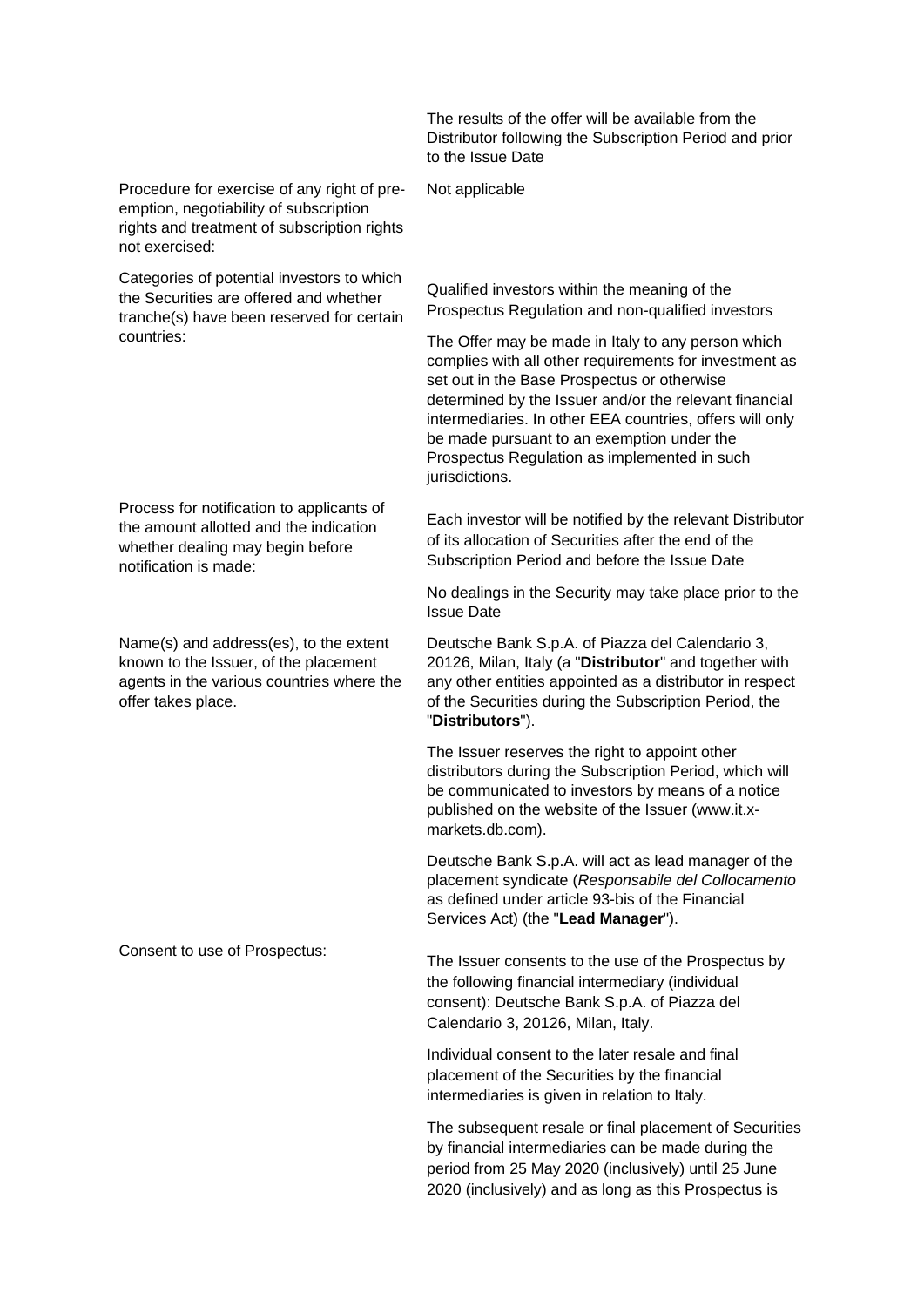valid in accordance with Article 12 of the Prospectus Regulation.

## **Fees**

Fees paid by the Issuer to the distributor

| <b>Trailer Fee</b>                                                 | not applicable                                                                                                                                                                                                                                                                                                                                                                                                                                                                                                                                                                                                                                                                                                                                                   |                 |                |
|--------------------------------------------------------------------|------------------------------------------------------------------------------------------------------------------------------------------------------------------------------------------------------------------------------------------------------------------------------------------------------------------------------------------------------------------------------------------------------------------------------------------------------------------------------------------------------------------------------------------------------------------------------------------------------------------------------------------------------------------------------------------------------------------------------------------------------------------|-----------------|----------------|
| <b>Placement Fee</b>                                               | up to 2.50 per cent of the Issue Price                                                                                                                                                                                                                                                                                                                                                                                                                                                                                                                                                                                                                                                                                                                           |                 |                |
| Fees charged by the Issuer to the<br>Securityholders post issuance | Not applicable                                                                                                                                                                                                                                                                                                                                                                                                                                                                                                                                                                                                                                                                                                                                                   |                 |                |
| <b>Costs/Distribution Fees</b>                                     |                                                                                                                                                                                                                                                                                                                                                                                                                                                                                                                                                                                                                                                                                                                                                                  |                 |                |
| Amount of any expenses and taxes                                   | ex-ante entry costs:                                                                                                                                                                                                                                                                                                                                                                                                                                                                                                                                                                                                                                                                                                                                             | <b>EUR 4.20</b> |                |
| specifically charged to the subscriber or<br>purchaser:            | ex-ante exit costs:                                                                                                                                                                                                                                                                                                                                                                                                                                                                                                                                                                                                                                                                                                                                              | EUR -3.20       |                |
|                                                                    | ex-ante running costs on yearly basis:                                                                                                                                                                                                                                                                                                                                                                                                                                                                                                                                                                                                                                                                                                                           |                 | Not applicable |
| Other expenses and taxes:                                          | none                                                                                                                                                                                                                                                                                                                                                                                                                                                                                                                                                                                                                                                                                                                                                             |                 |                |
| Determination of the price by the Issuer                           | Both the Initial Issue Price of the Floater Note<br>Deutsche Bank AG (DE) Interest Linked Bond 2026 II<br>and the bid and ask prices quoted by the Issuer during<br>its term are based on the Issuer's internal pricing<br>models. Accordingly, unlike in an on exchange trading,<br>for example for shares, the prices quoted during the<br>term are not based on supply and demand. The prices<br>in particular contain a margin which the Issuer<br>determines at its free discretion and which may cover,<br>in addition to the Issuer's proceeds, the costs of<br>structuring, market making and settlement of the<br>Floater Note Deutsche Bank AG (DE) Interest Linked<br>Bond 2026 II, any applicable sales costs (distribution<br>fee) and other costs. |                 |                |
| <b>Distribution fee</b>                                            | Placement fee: up to 2.50 per cent of the Issue Price.<br>The Issuer will either pay the placement fee from the<br>issue proceeds as a one-off turnover-related<br>distribution fee to the bank that sold the Floater Note<br>Deutsche Bank AG (DE) Interest Linked Bond 2026 II<br>to the customer (principal bank), or grant the latter a<br>corresponding discount from the Initial Issue Price.                                                                                                                                                                                                                                                                                                                                                              |                 |                |
| <b>Security ratings</b>                                            |                                                                                                                                                                                                                                                                                                                                                                                                                                                                                                                                                                                                                                                                                                                                                                  |                 |                |
| Rating                                                             | The Securities have not been rated.                                                                                                                                                                                                                                                                                                                                                                                                                                                                                                                                                                                                                                                                                                                              |                 |                |
| Interests of natural and legal persons                             |                                                                                                                                                                                                                                                                                                                                                                                                                                                                                                                                                                                                                                                                                                                                                                  |                 |                |

**involved in the issue**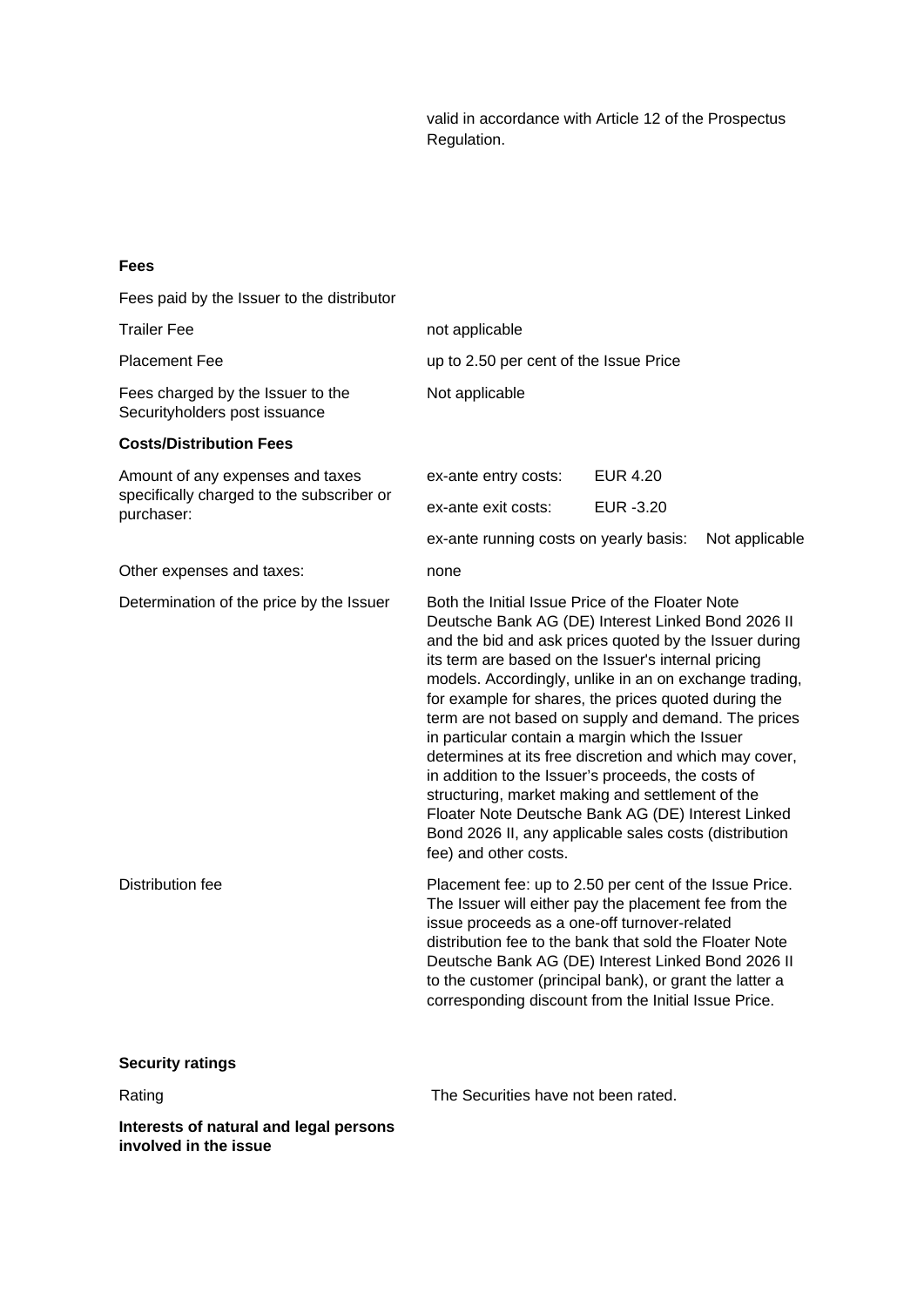Interests of natural and legal persons involved in the issue

Save for the Distributor regarding the fees as set out under "Fees" above, so far as the Issuer is aware, no person involved in the issue of the Securities has an interest material to the offer.

## **Publication of notices**

Publication of notices **Notices** Notices will, in deviation from §16(1) of the General Conditions of the Securities, be published on the website www.investment-products.db.com.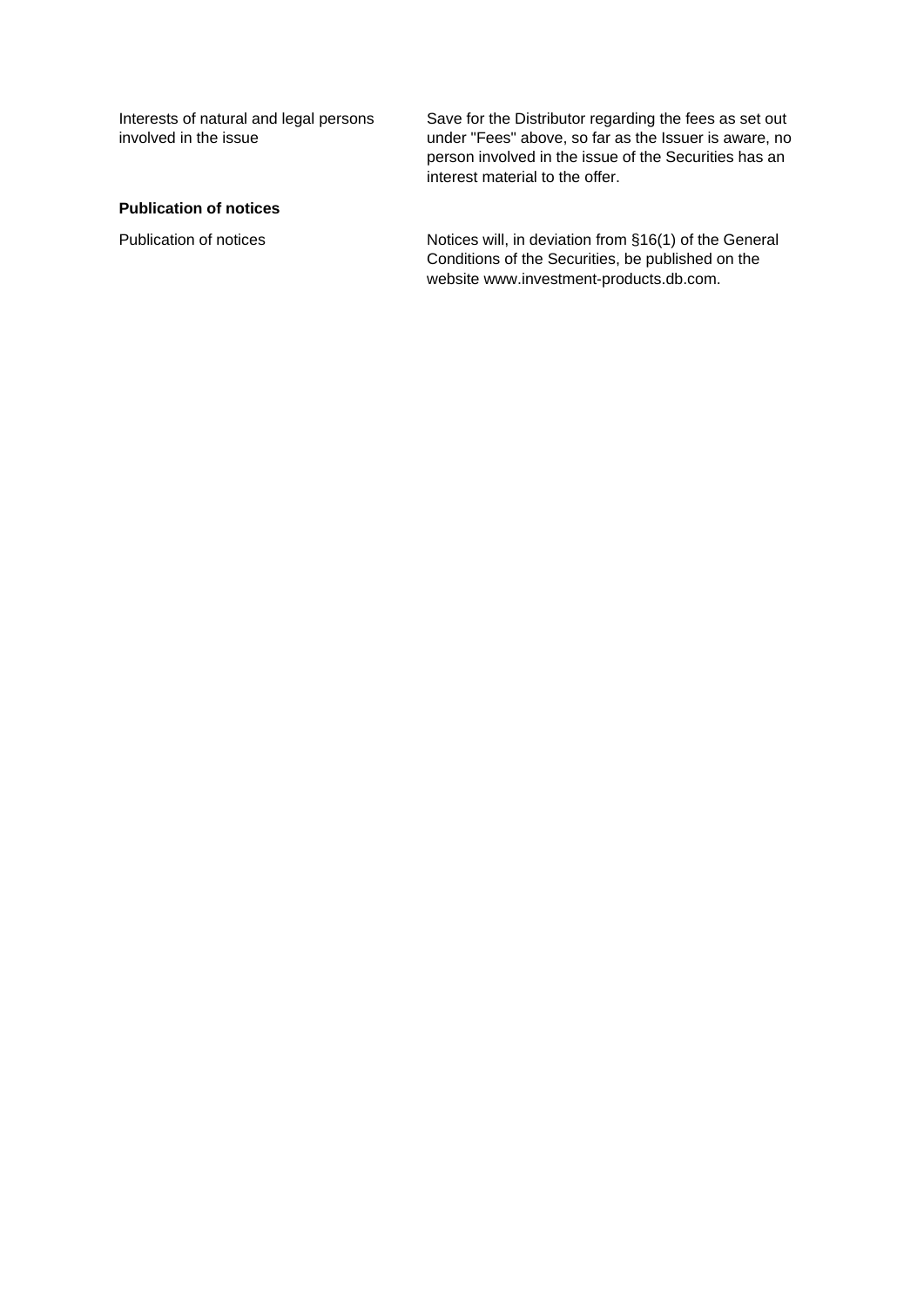## **Information relating to the Underlying**

Information on the Underlying, on the past and future performance of the Underlying and its volatility can be obtained on the Bloomberg or Reuters page as provided for each security or item composing the Underlying

## **Further information published by the Issuer**

The Issuer does not intend to provide any further information on the Underlying.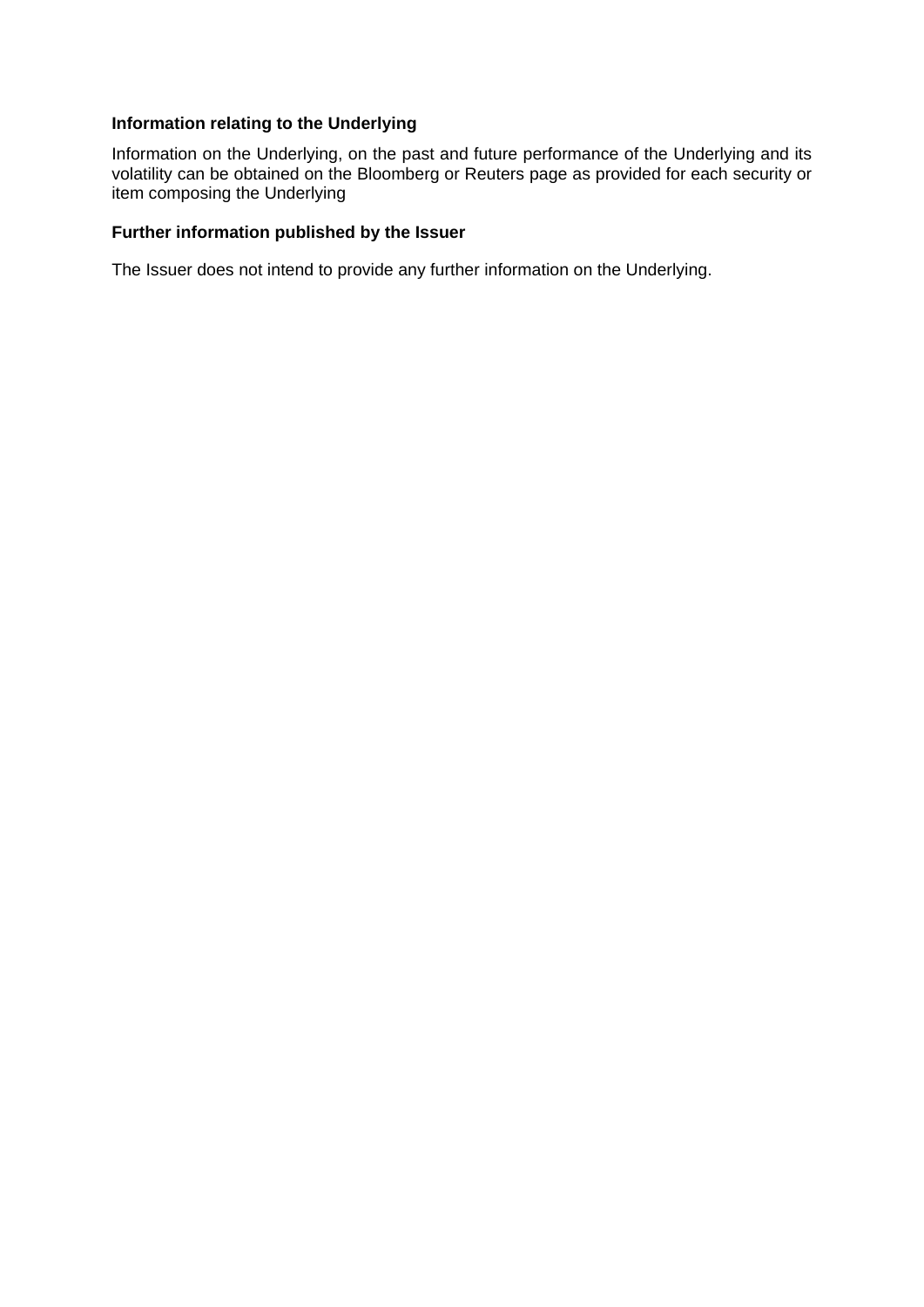# **Country specific information:**

Agent in Italy The Agent in Italy is Deutsche Bank S.p.A. acting through its principal office in Milan being as at the Issue Date at the following address: Piazza del Calendario, 3 – 20126, Milan, Italy.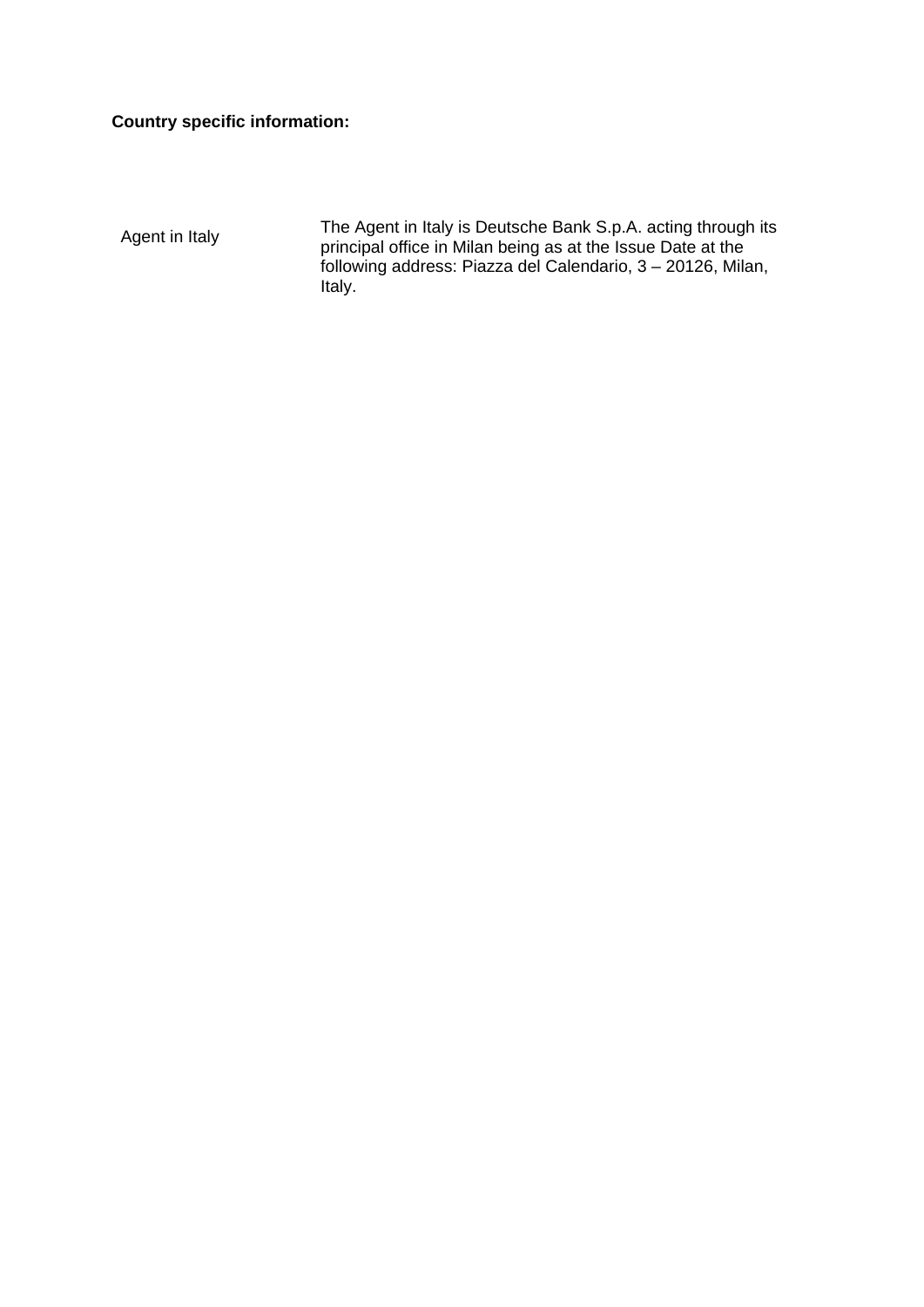## **Annex to the Final Terms**

## **Issue-specific summary**

### **Section A – Introduction containing warnings**

### **Warnings**

- a) The summary should be read as an introduction to the Prospectus.
- b) Investors should base any decision to invest in the securities on a consideration of the Prospectus as a whole.
- c) Investors could lose all (total loss) or part of their invested capital.
- d) Where a claim relating to the information contained in the Prospectus is brought before a court, the plaintiff investors might, under national law, have to bear the costs of translating the Prospectus, including any supplements, as well as the corresponding Final Terms before the legal proceedings are initiated.
- e) Civil liability attaches only to those persons who have tabled and submitted the summary including any translation thereof, but only where the summary is misleading, inaccurate or inconsistent, when read together with the other parts of the Prospectus, or where it does not provide, when read together with the other parts of the Prospectus, key information in order to aid investors when considering whether to invest in such securities.

f) You are about to purchase a product that is not simple and may be difficult to understand

#### **Introductory information**

#### **Name and international securities identification number**

The Notes (the "**Securities**") offered under this Prospectus have the following securities identification numbers:

### ISIN: DC5PN9**/** XS2011149692

#### **Contact details of the issuer**

The Issuer (with Legal Entity Identifier (LEI) 7LTWFZYICNSX8D621K86) has its registered office at Taunusanlage 12, 60325 Frankfurt am Main, Federal Republic of Germany (telephone: +49-69-910-00).

### **Approval of the prospectus; competent authority**

The Prospectus consists of a Securities Notes and a Registration Document.

The Securities Note has been approved by the German Federal Financial Supervisory Authority (*Bundesanstalt für Finanzdienstleistungsaufsicht*) ("**BaFin**") on 24 April 2020. The business address of BaFin (Securities Supervision) is: Marie-Curie-Str. 24-28, 60439 Frankfurt, Federal Republic of Germany (telephone: +49 (0)228 41080).

The Registration Document has been approved by the Commission de Surveillance du Secteur Financier ("**CSSF**") on 6 April 2020. The business address of the CSSF is: 283, route d'Arlon, L-1150 Luxembourg, Luxembourg (telephone: +352 (0)26 251-1).

#### **Section B – Key information on the Issuer**

### **Who is the issuer of the securities?**

#### **Domicile and legal form of the issuer**

Deutsche Bank Aktiengesellschaft (commercial name: Deutsche Bank) is a banking institution and a stock corporation incorporated in Germany and accordingly operates in accordance with Germany law. The Legal Entity Identifier (LEI) of Deutsche Bank is 7LTWFZYICNSX8D621K86. The Bank has its registered office in Frankfurt am Main, Germany. It maintains its head office at Taunusanlage 12, 60325 Frankfurt am Main, Germany

### **Principal activities of the issuer**

The objects of Deutsche Bank, as laid down in its Articles of Association, include the transaction of all kinds of banking business, the provision of financial and other services and the promotion of international economic relations. The Bank may realise these objectives itself or through subsidiaries and affiliated companies. To the extent permitted by law, the Bank is entitled to transact all business and to take all steps which appear likely to promote the objectives of the Bank, in particular to acquire and dispose of real estate, to establish branches at home and abroad, to acquire, administer and dispose of participations in other enterprises, and to conclude enterprise agreements.

Deutsche Bank is organized into the following segments:

- Corporate Bank (CB);
- Investment Bank (IB);
- Private Bank (PB);
- Asset Management (AM);
- Capital Release Unit (CRU); and
- Corporate & Other (C&O).

In addition, Deutsche Bank has a country and regional organizational layer to facilitate a consistent implementation of global strategies.

The Bank has operations or dealings with existing and potential customers in most countries in the world. These operations and dealings include working through:

— subsidiaries and branches in many countries;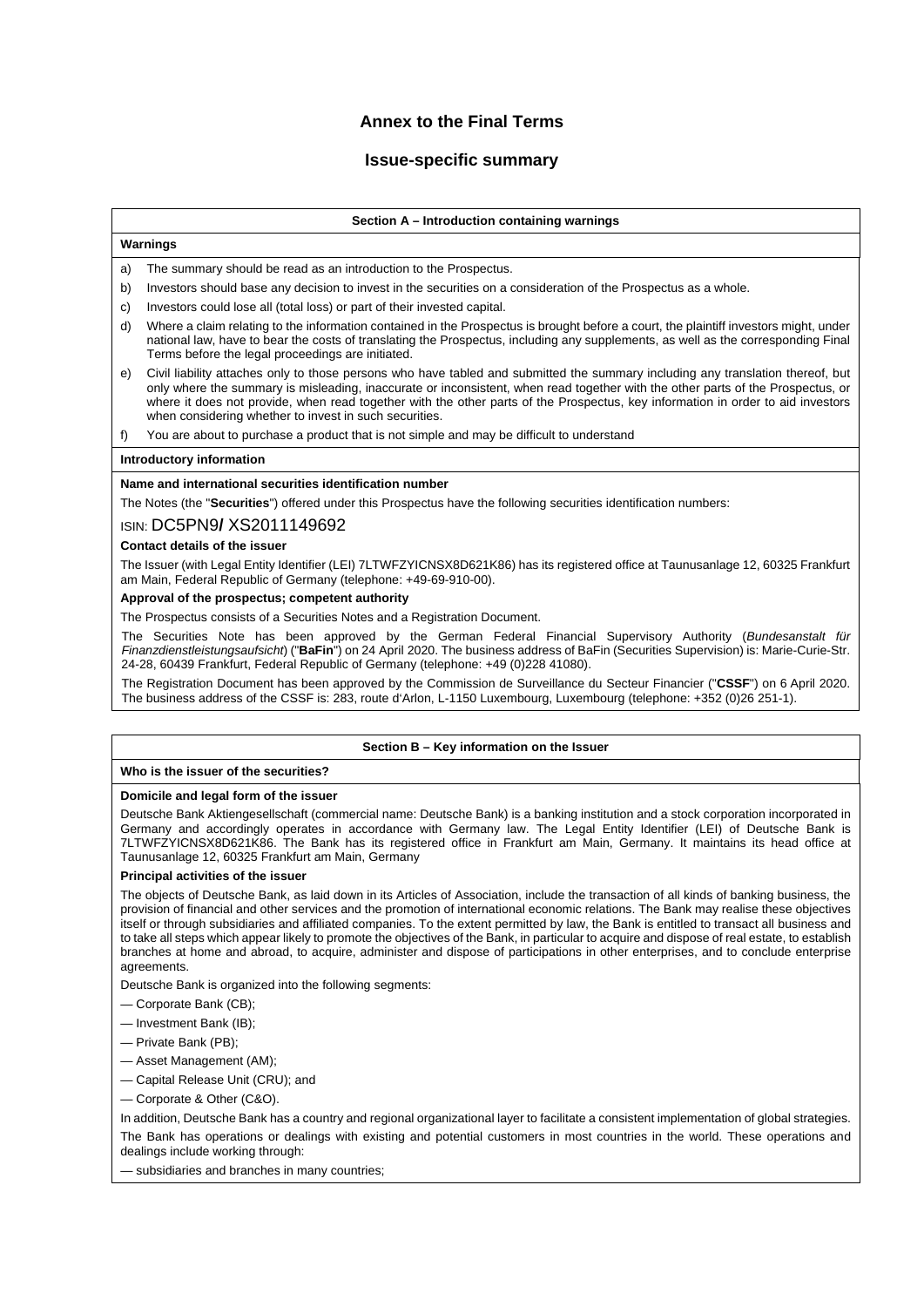— representative offices in many other countries; and

— one or more representatives assigned to serve customers in a large number of additional countries.

#### **Major shareholders of the issuer**

Deutsche Bank is neither directly nor indirectly majority-owned or controlled by any other corporation, by any government or by any other natural or legal person severally or jointly.

Pursuant to German law and Deutsche Bank's Articles of Association, to the extent that the Bank may have major shareholders at any time, it may not give them different voting rights from any of the other shareholders.

Deutsche Bank is not aware of arrangements which may at a subsequent date result in a change of control of the company.

The German Securities Trading Act (*Wertpapierhandelsgesetz*) requires investors in publicly-traded corporations whose investments reach certain thresholds to notify both the corporation and the German Federal Financial Supervisory Authority (*Bundesanstalt für Finanzdienstleistungsaufsicht*) of such change within four trading days. The minimum disclosure threshold is 3 per cent. of the corporation's issued voting share capital. To the Bank's knowledge, there are only six shareholders holding more than 3 per cent. of Deutsche Bank shares or to whom more than 3 per cent. of voting rights are attributed, and none of these shareholders holds more than 10 per cent. of Deutsche Bank shares or voting rights.

#### **Identity of the key managing directors of the issuer**

The key managing directors of the issuer are members of the issuer's Executive Board. These are: Christian Sewing, Karl von Rohr, Fabrizio Campelli, Frank Kuhnke, Bernd Leukert, Stuart Wilson Lewis, James von Moltke, Christiana Riley and Werner Steinmüller.

#### **Identity of the Issuer's statutory auditors**

The independent auditor for the period covered by the historical financial information of Deutsche Bank is KPMG Aktiengesellschaft Wirtschaftsprüfungsgesellschaft ("**KPMG**"). KPMG is a member of the chamber of public accountants (*Wirtschaftsprüferkammer*).

#### **What is the key financial information regarding the issuer?**

The following table shows an overview from the consolidated statement of income and the consolidated balance sheet of Deutsche Bank AG which has been extracted from the respective audited consolidated financial statements prepared in accordance with IFRS as of 31 December 2018 and 31 December 2019.

| <b>Statement of income</b><br>(in million Euro)                                            | Year ending<br>31 December 2019 | Year ending<br>31 December 2018 |
|--------------------------------------------------------------------------------------------|---------------------------------|---------------------------------|
| Net interest income                                                                        | 13,749                          | 13,192                          |
| Commissions and fee income                                                                 | 9,520                           | 10,039                          |
| Provision for credit losses                                                                | 723                             | 525                             |
| Net gains (losses) on financial assets/liabilities<br>at fair value through profit or loss | 193                             | 1,332                           |
| Profit (loss) before income taxes                                                          | (2,634)                         | 1,330                           |
| Profit (loss)                                                                              | (5,265)                         | 341                             |
| <b>Balance sheet</b><br>(amounts in million Euro)                                          | 31 December 2019                | 31 December 2018                |
| <b>Total assets</b>                                                                        | 1,297,674                       | 1,348,137                       |
| Senior debt                                                                                | 101,187                         | 108,389                         |
| Subordinated debt                                                                          | 6,934                           | 6,717                           |
| Loans at amortized cost                                                                    | 429,841                         | 400,297                         |
| Deposits                                                                                   | 572,208                         | 564,405                         |
| Total equity                                                                               | 62,160                          | 68,737                          |
| Common Equity Tier 1 capital ratio                                                         | 13.6 %                          | 13.6 %                          |
| Total capital ratio                                                                        | 17.4 %                          | 17.5 %                          |
|                                                                                            | 4.2%                            | 4.1%                            |

### The Issuer is subject to the following key risks:

**Macroeconomic, Geopolitical and Market Environment:** As a global investment bank with a large private client franchise, our businesses are materially affected by global macroeconomic and financial market conditions. Significant risks exist that could negatively affect the results of operations and financial condition in some of our businesses as well as our strategic plans, including deterioration of the economic outlook for the euro area and slowing in emerging markets, trade tensions between the United States and China as well between the United States and Europe, inflation risks, Brexit and geopolitical risks. Also, as a result of the risks posed by the COVID 19 pandemic, we may be materially adversely affected by a protracted downturn in local, regional or global economic conditions.

**Business and Strategy:** Our results of operation and financial condition continue to be negatively impacted by the challenging market environment, uncertain macroeconomic and geopolitical conditions, lower levels of client activity, increased competition and regulation, and the immediate impact of our strategic decisions. If we are unable to improve our profitability as we continue to face these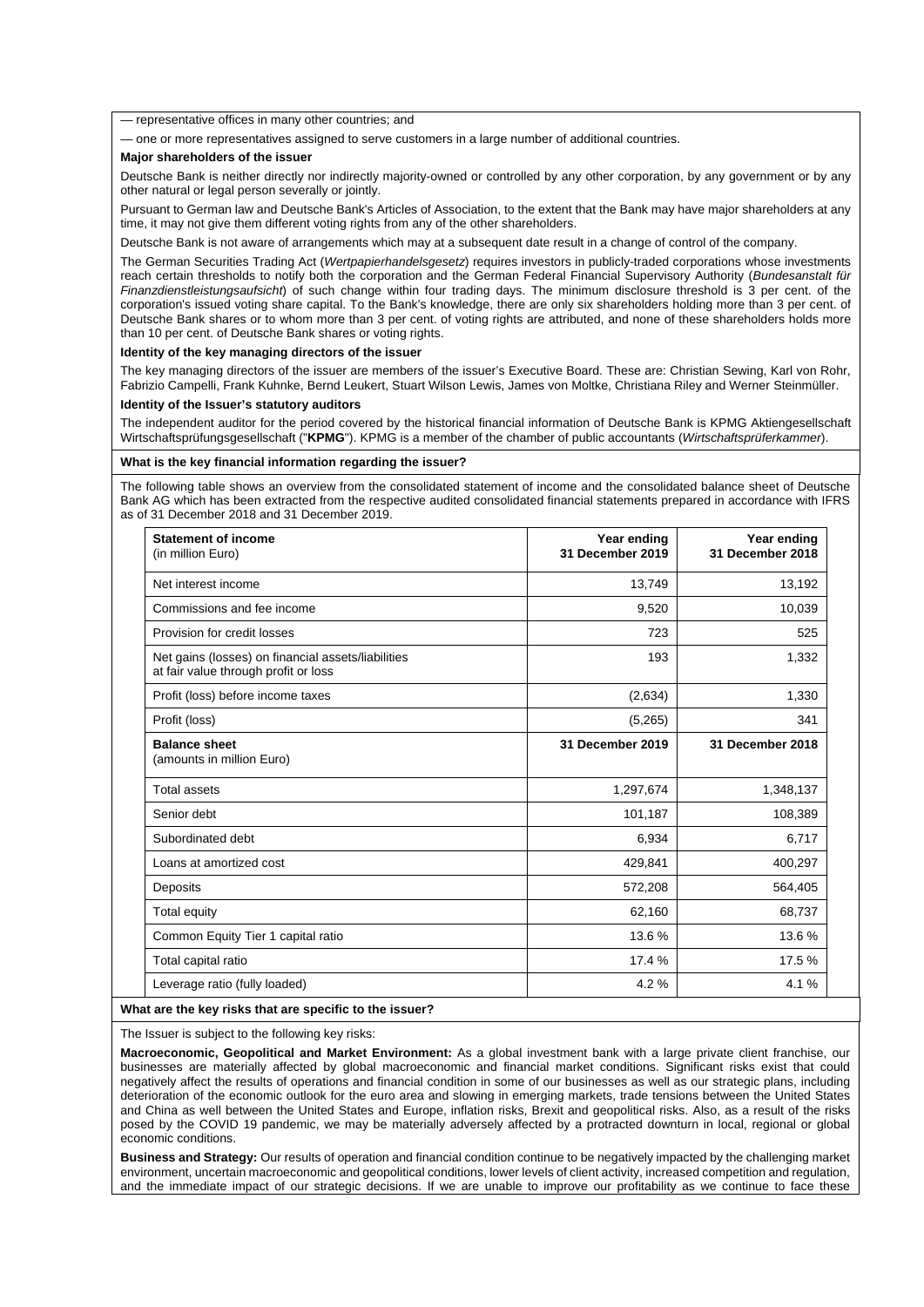headwinds, we may be unable to meet many of our strategic aspirations, and may have difficulty maintaining capital, liquidity and leverage at levels expected by market participants and our regulators.

**Regulation and Supervision:** Regulatory reforms enacted and proposed in response to weaknesses in the financial sector, together with increased regulatory scrutiny more generally, have had and continue to have a significant impact on us and may adversely affect our business and ability to execute our strategic plans. Competent regulators may prohibit us from making dividend payments or payments on our regulatory capital instruments or take other actions if we fail to comply with regulatory requirements.

**Increased Capital Requirements**: Regulatory and legislative changes require us to maintain increased capital and bail-inable debt (debt that can be bailed in in resolution) and abide by tightened liquidity requirements. These requirements may significantly affect our business model, financial condition and results of operations as well as the competitive environment generally. Any perceptions in the market that we may be unable to meet our capital or liquidity requirements with an adequate buffer, or that we should maintain capital or liquidity in excess of these requirements or another failure to meet these requirements could intensify the effect of these factors on our business and results.

**Internal Control Environment:** A robust and effective internal control environment and adequate infrastructure (comprising people, policies and procedures, controls testing and IT systems) are necessary to ensure that we conduct our business in compliance with the laws, regulations and associated supervisory expectations applicable to us. We have identified the need to strengthen our internal control environment and infrastructure and have embarked on initiatives to accomplish this. If these initiatives are not successful or are delayed, our reputation, regulatory position and financial condition may be materially adversely affected, and our ability to achieve our strategic ambitions may be impaired.

**Litigation, Regulatory Enforcement Matters and Investigations:** We operate in a highly and increasingly regulated and litigious environment, potentially exposing us to liability and other costs, the amounts of which may be substantial and difficult to estimate, as well as to legal and regulatory sanctions and reputational harm. We and our subsidiaries are involved in various litigation proceedings, including civil class action lawsuits, arbitration proceedings and other disputes with third parties, as well as regulatory proceedings and investigations by both civil and criminal authorities in jurisdictions around the world.

### **Section C – Key information on the securities**

### **What are the main features of the securities?**

#### **Type of securities**

#### The Securities are *Notes*.

#### **Class of securities**

The Securities will be represented by a global security (the "**Global Security**"). No definitive Securities will be issued. The Securities will be issued in bearer form.

### **Securities identification number(s) of the securities**

ISIN: DC5PN9 / WKN: XS2011149692

#### **Applicable law of the securities**

The Securities will be governed by German law. The constituting of the Securities may be governed by the laws of the jurisdiction of the Clearing Agent.

#### **Restrictions on the free transferability of the securities**

Each Security is transferable in accordance with applicable law and any rules and procedures for the time being of any Clearing Agent through whose books such Security is transferred.

#### **Status of the securities**

The Securities constitute unsecured and unsubordinated preferred liabilities of the Issuer ranking *pari passu* among themselves and *pari passu* with all other unsecured and unsubordinated preferred liabilities of the Issuer, subject, however, to statutory priorities conferred to certain unsecured and unsubordinated preferred liabilities in the event of Resolution Measures imposed on the Issuer or in the event of the dissolution, liquidation, Insolvency, composition or other proceedings for the avoidance of Insolvency of, or against, the Issuer.

#### **Ranking of the securities**

The ranking of the Issuer's liabilities in insolvency or in the event of the imposition of Resolution Measures, such as a bail-in, is determined by German law. The Securities are unsecured unsubordinated preferred liabilities that would rank higher than the Issuer's regulatory capital, its subordinated liabilities and its unsecured unsubordinated non-preferred liabilities. The liabilities under the Securities rank *pari passu* with other unsecured unsubordinated preferred liabilities of the Issuer, including but not limited to derivatives, structured products and deposits not subject to protection. The liabilities under the Securities rank below liabilities protected in Insolvency or excluded from Resolution Measures, such as certain protected deposits.

#### **Rights attached to the securities**

The Securities provide holders of the Securities, on redemption or upon exercise, subject to a total loss, with a claim for payment of a cash amount.

The Floater Note is 100 per cent. capital protected at maturity. Capital protection means that redemption of the Floater Note at maturity is promised at the Nominal Amount. The redemption, which will not take place until maturity, is not guaranteed by a third party, but solely assured by the Issuer and is therefore dependent on the Issuer's ability to meet its payment obligations.

Throughout the term investors receive Coupon Payments on the relevant Coupon Payment Date. The level of the Coupon is dependent on the price or, as the case may be, level of the Underlying on the relevant Observation Date and is calculated using a pre-determined multiplication factor. The Coupon will be between a Minimum Coupon and a Maximum Coupon. This means that participation in any positive development of the Underlying on Observation Dates is limited to the Maximum Coupon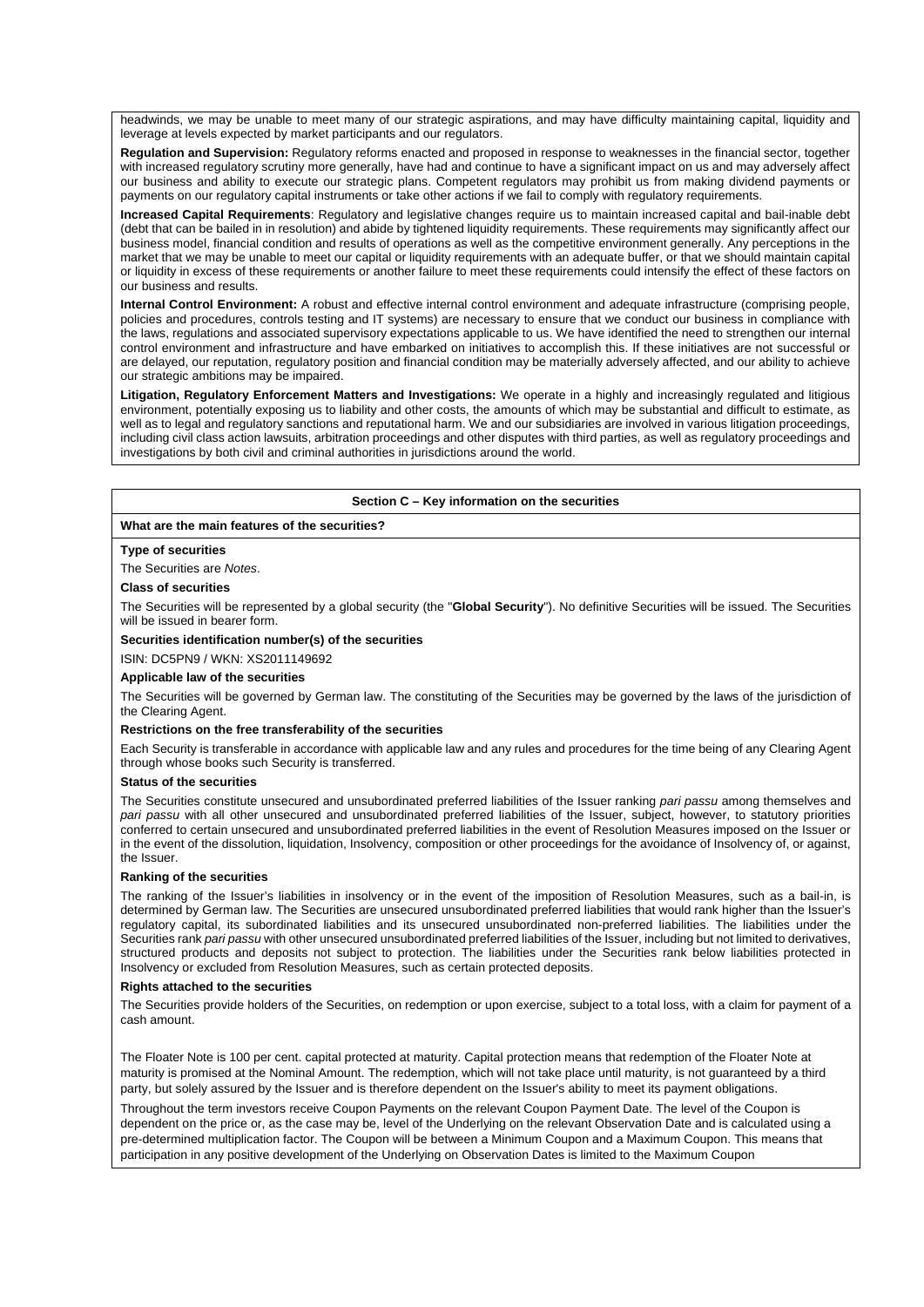| Coupon:                              | The Reference CMS Rate on the relevant Coupon Determination Date, subject to a minimum of the<br>Minimum Coupon and a maximum of the Maximum Coupon.                                 |
|--------------------------------------|--------------------------------------------------------------------------------------------------------------------------------------------------------------------------------------|
| Minimum Coupon:                      | 0.95 per cent. per annum                                                                                                                                                             |
| Maximum Coupon:                      | 2.50 percent. per annum                                                                                                                                                              |
| Reference CMS Rate:                  | 5 year Reference CMS Rate published on page ICESWAP1 of the information provider Thomson<br>Reuters (the "Underlying") on the relevant Coupon Determination Date                     |
| <b>Coupon Determination</b><br>Date: | Two business days before the Coupon Payment Date for the relevant Coupon Period                                                                                                      |
| Coupon Payment Date:                 | The Coupon Period End Date                                                                                                                                                           |
| Coupon Periods:                      | As specified in $\S4(4)(q)$                                                                                                                                                          |
| <b>Observation Date:</b>             | Each Coupon Determination Date                                                                                                                                                       |
| <b>Issue Date:</b>                   | 30 June 2020                                                                                                                                                                         |
| Coupon Period End<br>Date:           | 30 June 2021, 30 June 2022, 30 June 2023, 30 June 2024, 30 June 2025, 30 June 2026                                                                                                   |
| Settlement Date and<br>Redemption:   | 30 June 2026                                                                                                                                                                         |
|                                      | Repayment takes place at the nominal amount. Any cash amounts payable by the Issuer shall be<br>transferred to the relevant Clearing Agent for distribution to the Security holders. |
|                                      | The Issuer will be discharged of its payment obligations by payment to the relevant Clearing Agent in<br>respect of the amount so paid.                                              |

| Number of Securities:                                                   | up to 30,000 Floater Notes                                                                                                                                                                                                                          |
|-------------------------------------------------------------------------|-----------------------------------------------------------------------------------------------------------------------------------------------------------------------------------------------------------------------------------------------------|
| Currency:                                                               | Euro ("EUR")                                                                                                                                                                                                                                        |
| Name and address of the Paying<br>Agent:                                | Deutsche Bank AG<br>Taunusanlage 12<br>60325 Frankfurt am Main<br>Germany                                                                                                                                                                           |
| Name and address of the<br><b>Calculation Agent:</b>                    | Deutsche Bank AG<br>Taunusanlage 12<br>60325 Frankfurt am Main<br>Germany                                                                                                                                                                           |
| Underlying:                                                             | Type: Interest Rate<br>Name: 5 Year EUR Constant Maturity Swap Rate (Reference CMS Rate)<br>Reference Source: page ICESWAP1 of the information provider Thomson Reuters                                                                             |
| Limitations to the rights attached to the Securities<br>and Conditions. | Information on the historical and ongoing performance of the Underlying and its on the Reuters page ICESWAP1<br>Under the conditions set out in the Terms and Conditions, the Issuer is entitled to terminate the Securities and to amend the Terms |

**Where will the securities be traded?**

Application will be made to admit to trading the Securities on the multilateral trading facility (MTF) EuroTLX of EuroTLX SIM S.p.A., which is not a regulated market for the purposes of Directive 2014/65/EU (as amended).

**What are the key risks that are specific to the securities?**

**Risks at maturity**

**Risks associated with Market Disruptions**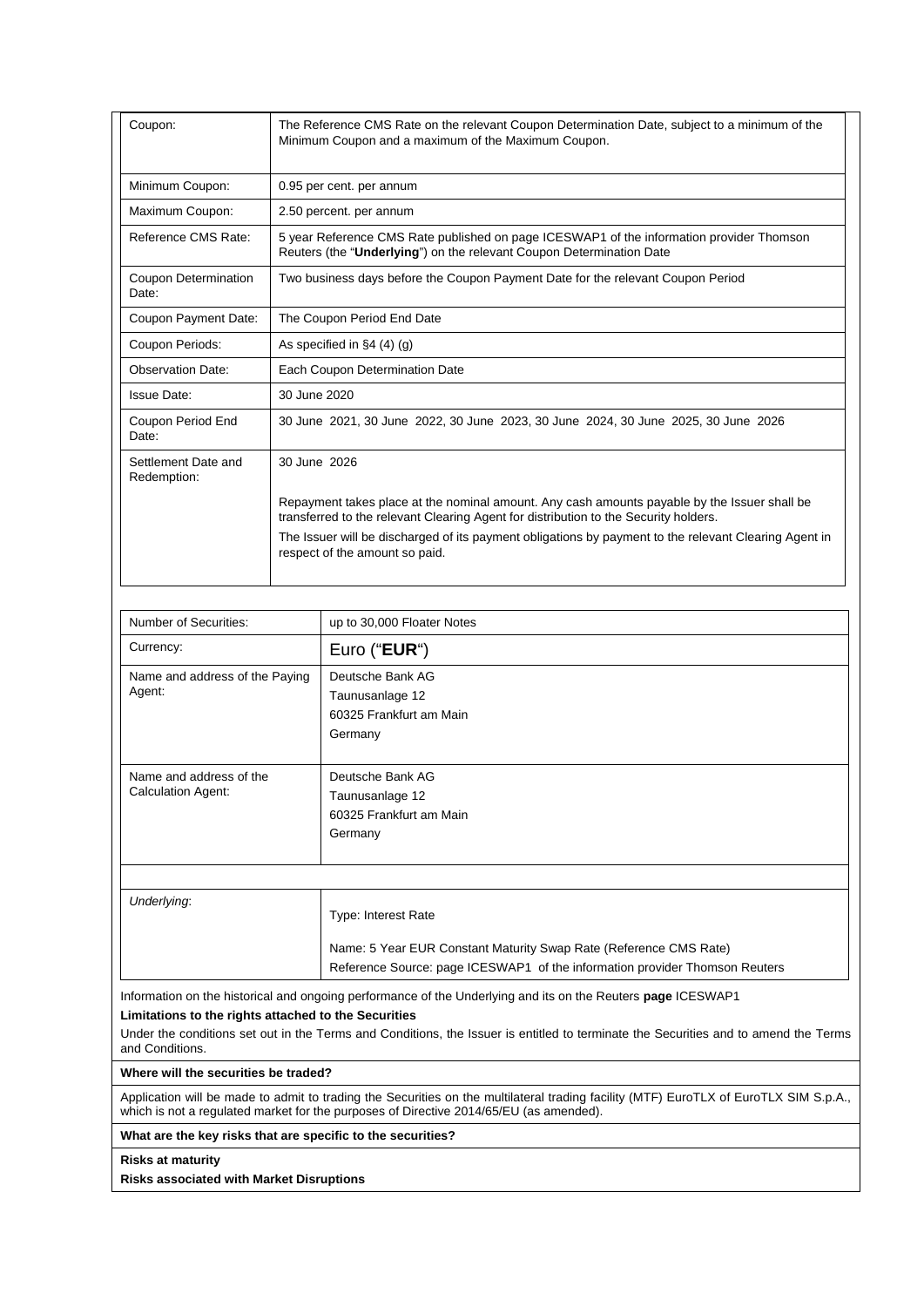Subject to certain conditions being met, the Calculation Agent may determine that a Market Disruption has occurred. This means that the price or level of the Underlying cannot be determined, at least temporarily. Market Disruptions may occur on an exchange relevant for the Underlying, particularly in the event of trade interruptions. This may have an effect on the timing of valuation and may delay payments on or the settlement of the Securities.

#### **Risks associated with Adjustment and Termination Events**

Subject to certain conditions being met, the Issuer may replace Underlyings, adjust the Final Terms or terminate the Securities. In case of a termination, the Issuer will pay, usually prior to the scheduled settlement date of the Securities, an amount determined by the Calculation Agent. Such amount may be significantly less than an investor's initial investment in Securities and in certain circumstances may be zero.

Any adjustment or termination of the Securities or replacement of an Underlying may lead to a loss in value of the Securities or may at maturity lead to the realisation of losses or even to the total loss of the invested amount. It is also not excluded that an adjustment measure will later prove to be incorrect or to be disadvantageous for Securityholders. A Securityholder could also be put in an economically worse position by the adjustment measure than before such adjustment measure.

#### **Risks associated with Underlying**

Market risk is the most significant cross-product risk factor in connection with Underlyings of all kinds. An investment in Securities linked to any Underlying may bear similar market risks to a direct investment in **the relevant interest rate**

The performance of Securities depends on the performance of the price or level of the Underlying and therefore on the value of the embedded option. This value may be subject to major fluctuations during the term. The higher the volatility of the Underlying is, the greater the expected intensity of such fluctuations is. Changes in the price or level of the Underlying will affect the value of the Securities, but it is impossible to predict whether the price or level of the Underlying will rise or fall.

Securityholders thus bear the risk of unfavourable performance of the Underlying, which may lead to loss in value of the Securities or a reduction of the cash amount, up to and including total loss.

### **Exchange rate / currency risks**

An investment in the Securities involves exchange rate and/or currency risks, if the Settlement Currency of the Securities is different from the currency of a Securityholder's home jurisdiction. In addition to the risk of an adverse development of the Underlying there is the risk of a loss in value of the relevant rate of exchange which can, respectively, offset any favourable development of the Underlying.

#### **The Securities may be Illiquid**

It is not possible to predict if and to what extent a secondary market may develop in the Securities or at what price the Securities will trade in the secondary market or whether such market will be liquid. Insofar and as long as the Securities are listed or quoted or admitted to trading on a stock exchange, no assurance is given that any such listing or quotation or admission to trading will be maintained. Higher liquidity does not necessarily result from a listing, quotation or admission to trading.

If the Securities are not listed or quoted or admitted to trading on any stock exchange or quotation system, pricing information for the Securities may be more difficult to obtain and the liquidity of the Securities may be adversely affected. The liquidity of the Securities may also be affected by restrictions on offers and sales of the Securities in some jurisdictions.

Even where an investor is able to realise its investment in the Securities by selling this may be at a substantially lower value than its original investment in the Securities. Depending on the structure of the Securities, the realisation value at any time may be zero (0), which means a total loss of the capital invested. In addition, a transaction fee may be payable in respect of a sale of the Securities.

#### **Regulatory Bail-in and other Resolution Measures**

Laws enable the competent resolution authority to also take measures in respect of the Securities. These measures may have an adverse effect on the Securityholders.

If the legal requirements are met in respect of the Issuer, BaFin, as the resolution authority, may, in addition to other measures, write down Securityholders' claims from the Securities in part or in full or convert them into equity (shares) of the Issuer ("**Resolution Measures**"). Other Resolution Measures available include (but are not limited to) transferring the Securities to another entity, varying the terms and conditions of the Securities (including, but without limitation to, varying the maturity of the Securities) or cancelling the Securities. The competent resolution authority may apply Resolution Measures individually or in any combination.

If the resolution authority takes Resolution Measures, Securityholders bear the risk of losing their claims from the Securities. In particular, this includes their claims for payment of the cash amount or redemption amount or for delivery of the delivery item.

### **Section D – Key information on the offer of securities to the public and/or the admission to trading on a regulated market**

#### **Under which conditions and timetable can I invest in this security?**

### **General terms, conditions and expected timetable of the offer**

#### **Offering Period**

The offer of the Securities start on **25 May** and ends with the close of 25 June 2020 (end of primary market). In any case the offer ends with expiry of the validity of the Prospectus, unless another prospectus provides for a continued offer.

The Issuer reserves the right for any reason to reduce the number of Securities offered.

#### **Cancellation of the issuance of the** *Securities*

The Issuer reserves the right for any reason to cancel the issuance of the Securities.

#### **Early closing of the offering period of the Securities**

The Issuer reserves the right for any reason to close the Offering Period early.

**Categories of potential investors to which the Securities are offered and whether tranche(s) have been reserved for certain countries**

Qualified investors within the meaning of the Prospectus Regulation and non-qualified investors.